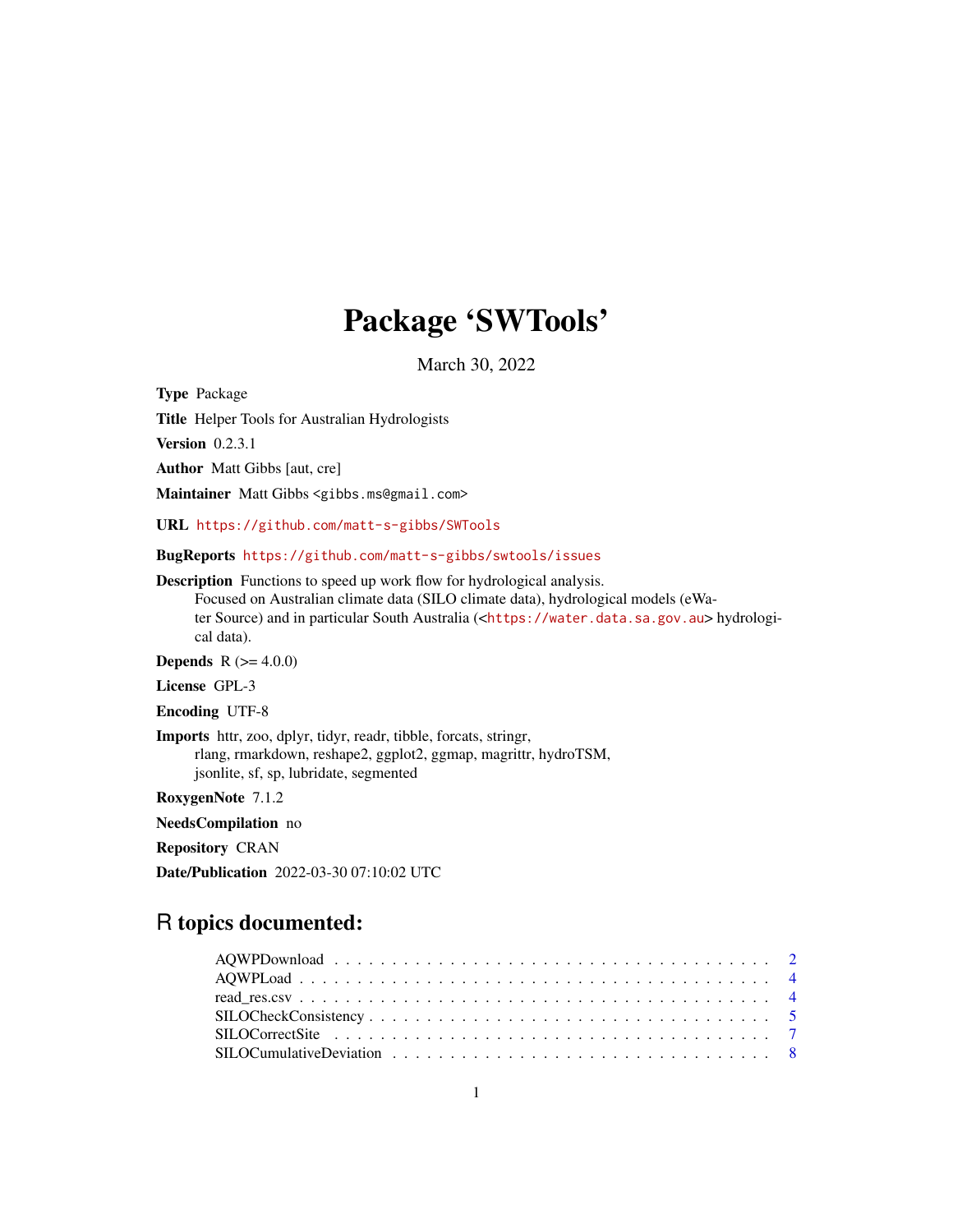<span id="page-1-0"></span>

|       | $\overline{13}$ |
|-------|-----------------|
|       |                 |
|       |                 |
|       |                 |
|       |                 |
|       |                 |
|       |                 |
|       |                 |
|       |                 |
|       |                 |
|       |                 |
|       |                 |
|       |                 |
|       |                 |
|       |                 |
|       |                 |
|       |                 |
|       |                 |
|       | 27              |
|       |                 |
|       |                 |
|       |                 |
| Index | 30              |

<span id="page-1-1"></span>AQWPDownload *Function to download data from https://water.data.sa.gov.au*

#### Description

For most inputs, valid options will be returned if an unexpected input is provided. The exception are Location and Dataset, if the location, or dataset for that location, don't exist no data will be returned. Browse the Export tab on https://water.data.sa.gov.au to find Location and Dataset that exists.

```
AQWPDownload(
 Location,
 Dataset,
 Unit,
  file = "AQWP.json",
  Interval = "Daily",
 Calculation = "Aggregate",
```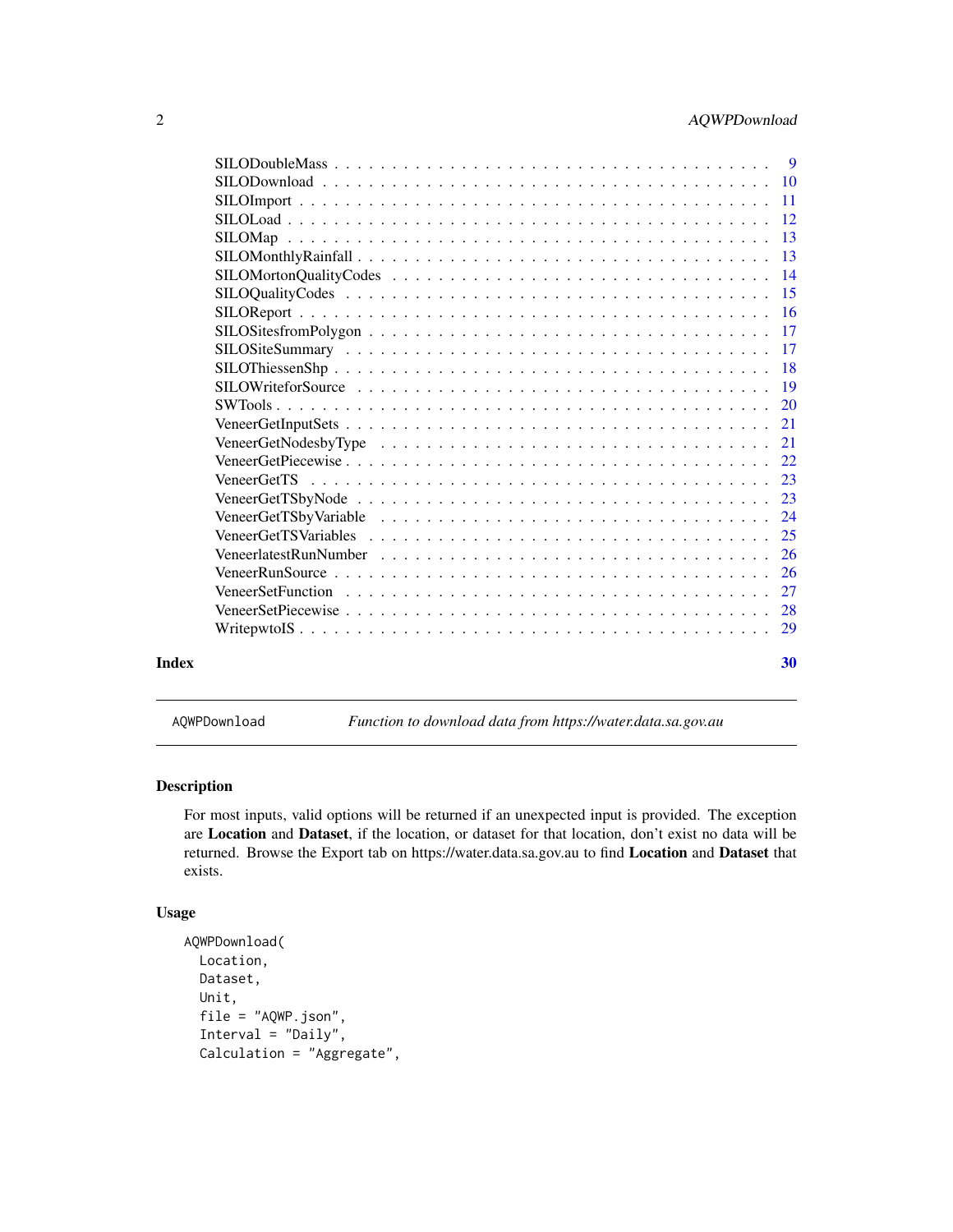```
Calendar = "WATERDAY_9AM",
  Step = 1,
 DateRange = "EntirePeriodOfRecord",
  StartTime = NULL,
 EndTime = NULL
\mathcal{L}
```
# Arguments

| Location    | A string or vector of strings, with site numbers, e.g. "A4261001"                                                                                |
|-------------|--------------------------------------------------------------------------------------------------------------------------------------------------|
| Dataset     | A string or vector of strings, with dataset names, as expected by AWQP, e.g.<br>"Tide Height. Best Available–Continuous"                         |
| Unit        | A string or vector of strings, with units, e.g. "Metres" or "mg/L". If only 1 is<br>string is provided it will be used for each site in Location |
| file        | Location and name of json file to download. Defaults to "AQWP.json".                                                                             |
| Interval    | Interval of output, e.g. "PointsAsRecorded", or "Daily"                                                                                          |
| Calculation | For larger intervals, what calculation to do, e.g. "Aggregate" (average) or "Max-<br>imum"                                                       |
| Calendar    | When to start the periods, e.g. "WATERDAY_9AM"                                                                                                   |
| Step        | How many intervals e.g. 15 with Interval="Minutely" returns 15 minute data.                                                                      |
| DateRange   | Period of data to return, e.g. "EntirePeriodOfRecord" or "Custom". "Years1"<br>seems to not work on AWQP.                                        |
| StartTime   | Start Date and Time if DateRange="Custom", in a format that as. POSIX ct will<br>convert, e.g 2000-01-01 00:00                                   |
| EndTime     | End Date and Time if DateRange="Custom", in a format that as.POSIXct will<br>convert, e.g 2001-01-02 00:00                                       |

#### Value

nothing to the environment. Saves a file to "file", that can then be read in with AQWPLoad()

### Examples

```
## Not run:
Location=c("A4260633","A4261209","A4260572")
Dataset=rep("Tide Height.Best Available--Continuous",3)
Unit=rep("Metres",3)
S="2020-01-01 00:00"
E="2020-01-02 00:00"
AQWPDownload(Location,Dataset,Unit,DateRange="Custom",
StartTime=S,EndTime=E,file=tempfile("AQWP",fileext=".json"))
```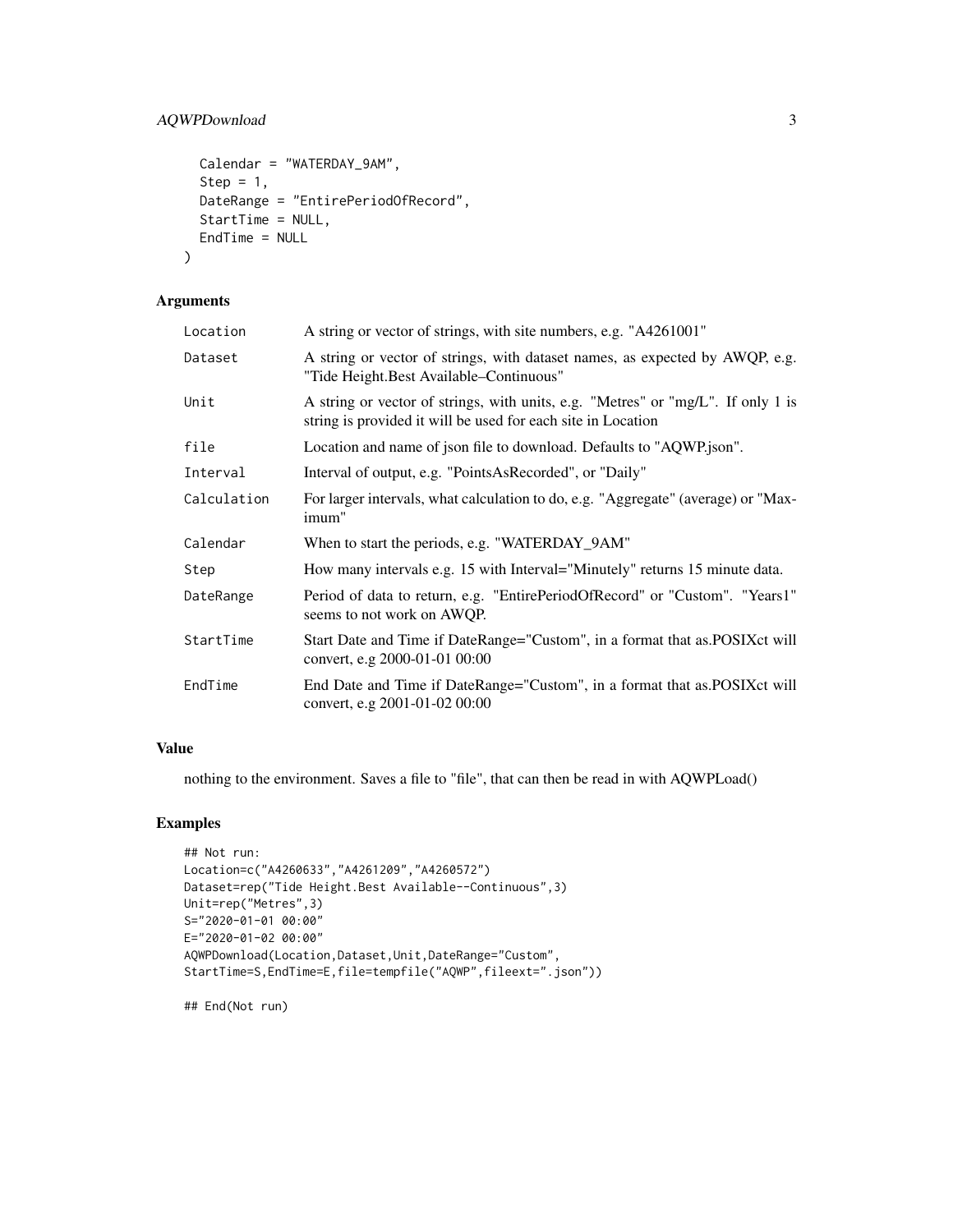<span id="page-3-2"></span><span id="page-3-0"></span>

### Description

Function to load in an Aquarius json file, downloaded from https://water.data.sa.gov.au, possibly using AWQPDownload()

#### Usage

```
AQWPLoad(filename, qual_codes = TRUE, long_format = TRUE)
```
#### Arguments

| filename    | A file downloaded from the Export Data tab on https://water.data.sa.gov.au, or<br>using AOWPDownload()                        |
|-------------|-------------------------------------------------------------------------------------------------------------------------------|
| qual_codes  | TRUE/FALSE to return quality codes. Defaults to true                                                                          |
| long_format | TRUE/FALSE to return data in long format, rather than wide (e.g. a spread-<br>sheet). Long is useful for plotting with ggplot |

#### Value

A tibble with the data in the file

#### Examples

```
## Not run:
AQWPLoad("AQWP.json")
```
## End(Not run)

<span id="page-3-1"></span>

| read res.csv | Function to import a Source res.csy File Returns data (as a Data     |
|--------------|----------------------------------------------------------------------|
|              | Frame, Zoo, or tibble) as a time Series with all Results Read Source |
|              | res.csy file into a data table or zoo time series.                   |

#### Description

Function to import a Source .res.csv File Returns data (as a Data Frame, Zoo, or tibble) as a time Series with all Results Read Source .res.csv file into a data table or zoo time series

```
read_res.csv(resFile, returnType = "df")
```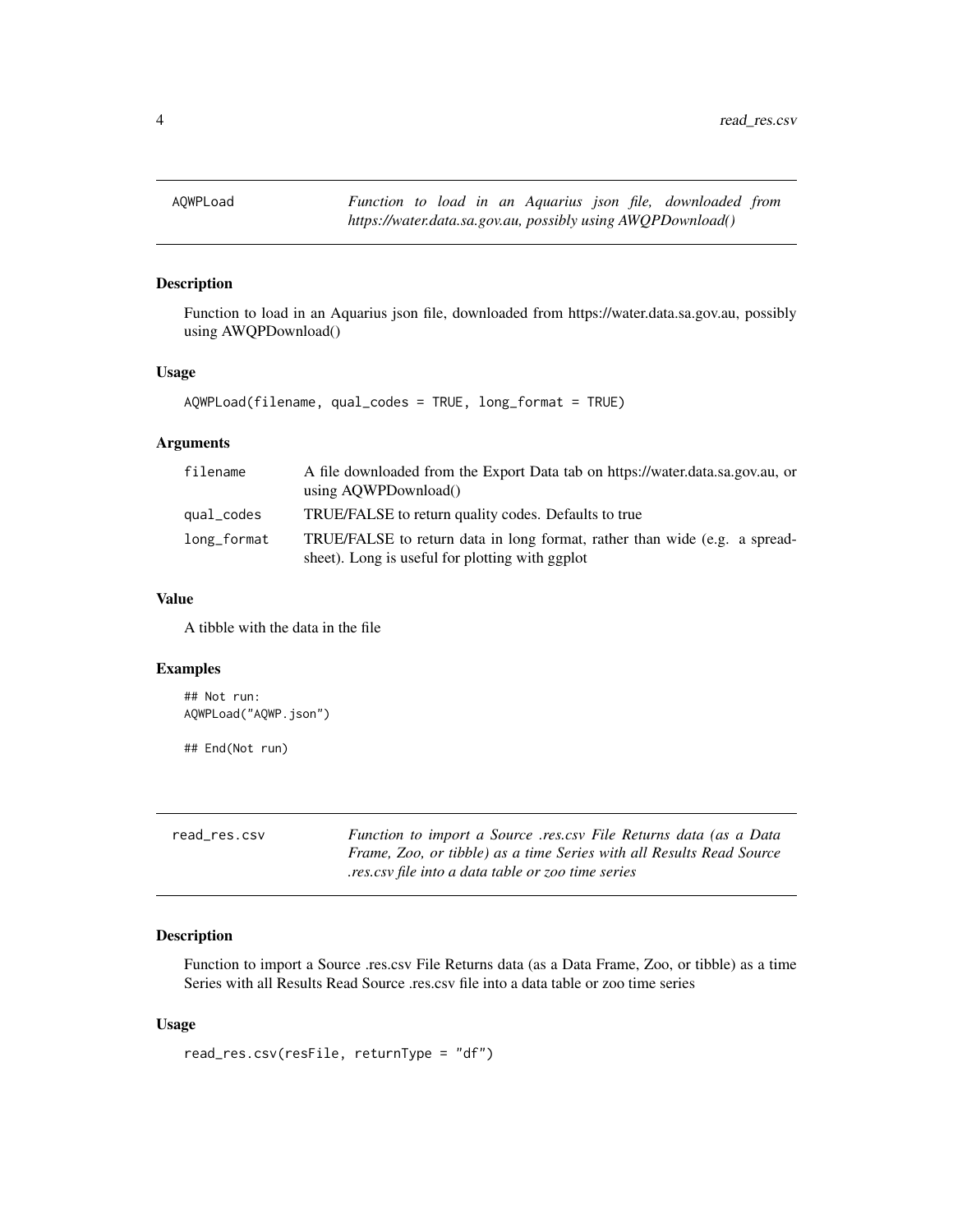#### <span id="page-4-0"></span>Arguments

| resFile    | A character string representing the full file path of the res.csv file                  |
|------------|-----------------------------------------------------------------------------------------|
| returnTvpe | A character string to set the return type: "z", "t", "df". If not matching "t" (tibble) |
|            | or "z" (zoo), data frame returned.                                                      |

#### Value

Data in the format selected with all data read in from the Source .res.csv file

#### Examples

```
## Not run:
X = read_res.csv("./SWTools/extdata/Scenario1.res.csv",returnType="t")
## End(Not run)
```
<span id="page-4-1"></span>SILOCheckConsistency *Check for homogeneity between SILO rainfall station data*

#### Description

Compute tests on rainfall double mass curves and cumulative deviation in annual rainfall totals to test for consistency between a rainfall station and the average of another group of stations. Nonhomogeneity can occur for a number of reasons, such as interception from vegetation or buildings over time, moving of a station location, or due to interpolation of missing data or station closure

#### Usage

```
SILOCheckConsistency(X, folder = NA, pvallim = 0.05, changelim = 0.025)
```
#### Arguments

| X.        | A list of SILO station data, in the format created by SILOLoad                                             |
|-----------|------------------------------------------------------------------------------------------------------------|
| folder    | Path to folder to save resulting images to. Will be created if it doesn't exist                            |
| pvallim   | p value limit of the break point detection to display the double mass break point.<br>Defaults to $p=0.05$ |
| changelim | significant slope limit display the double mass break point. Defaults to a slope<br>change of $0.025$      |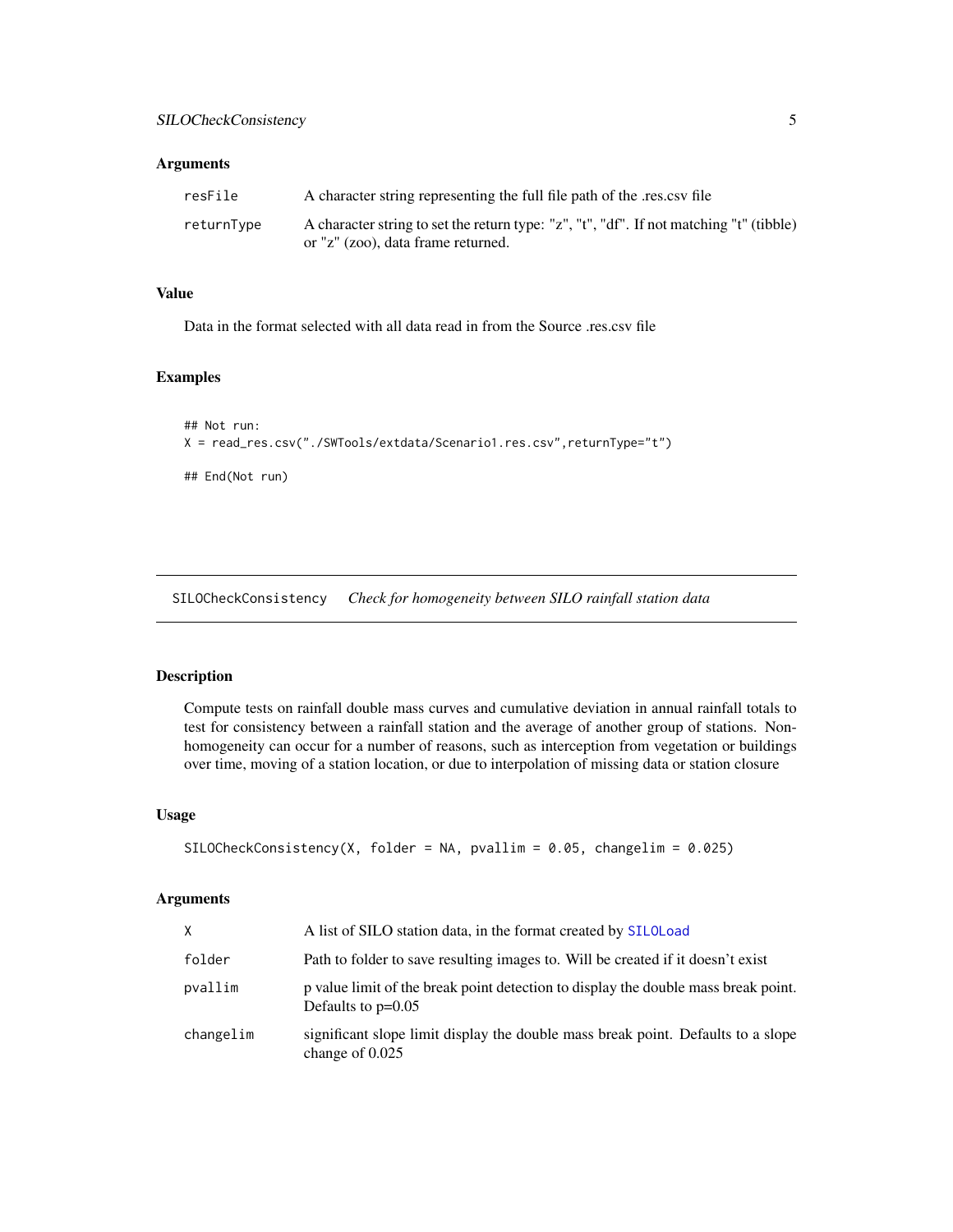#### Details

Two tests are calculated by SILOCheckConsistency, which are outlined in [Annex 4](https://www.fao.org/3/x0490e/x0490e0

The first considers the residual errors in annual rainfall at a station, compared to the straight line (intercept=0) regression with the average annual rainfall from the other sites in X. The residuals should follow a normal distribution with mean zero and standard deviation s\_y,x. The annual rainfall data is plotted to visually assess the homoscedasticity requirement (constant variance). Ellipses for 80

The second test tests for a break point in the plot of cumulative annual rainfall, commonly referred to as a double-mass analysis. This analysis is outlined in Allen et al. (1998) and also Chang and Lee (1974). A bootstraped estimate of any breakpoint in the double-mass plot, indicating a change in the relationship between rainfall at the station and the average of all other stations, is assessed using the method of Muggeo (2003), as provided in [segmented.](#page-0-0)

#### Value

If folder is not specified (or NA) the plots are shown in the R environment. If folder is specified, a figure for each station in X is saved to folder. There are 4 panels on the figure:

- Annual rainfall for a given station, against the average across all stations in X (except the station presented).
- Cumulative residuals of the annual rainfall from the straight line regression shown in the first panel. Assuming the residuals are are independent random variables, this figure include ellipses representing 80th and 95th percentile that the hypothesis that there is no change in slope can be rejected.
- double mass curve, plotting the cumulative annual rainfall for the station against the station average. If a breakpoint is identified, this is displayed on the plot.The colours represent the median quality code for each year, with the same colour palette as [SILOQualityCodes](#page-14-1)
- Residuals of the cumulative rainfall from the straight line fitted to the double mass curve.

#### References

Chang, M., and Lee, R. (1974) Objective double-mass analysis, Water Resour. Res., 10( 6), 1123– 1126, doi:10.1029/WR010i006p01123.

Allan, R., Pereira, L. and Smith, M. (1998) Crop evapotranspiration-Guidelines for computing crop water requirements-FAO Irrigation and drainage paper 56.

Muggeo, V.M.R. (2003) Estimating regression models with unknown break-points. Statistics in Medicine 22, 3055–3071.

#### See Also

[SILOLoad,](#page-11-1) [SILOSiteSummary,](#page-16-1) [SILOQualityCodes,](#page-14-1)[SILOCorrectSite](#page-6-1)

#### Examples

```
## Not run:
X<-SILOLoad(c("24001","24002","24003"),path="./SWTools/extdata")
SILOCheckConsistency(X,tempdir())
```
<span id="page-5-0"></span>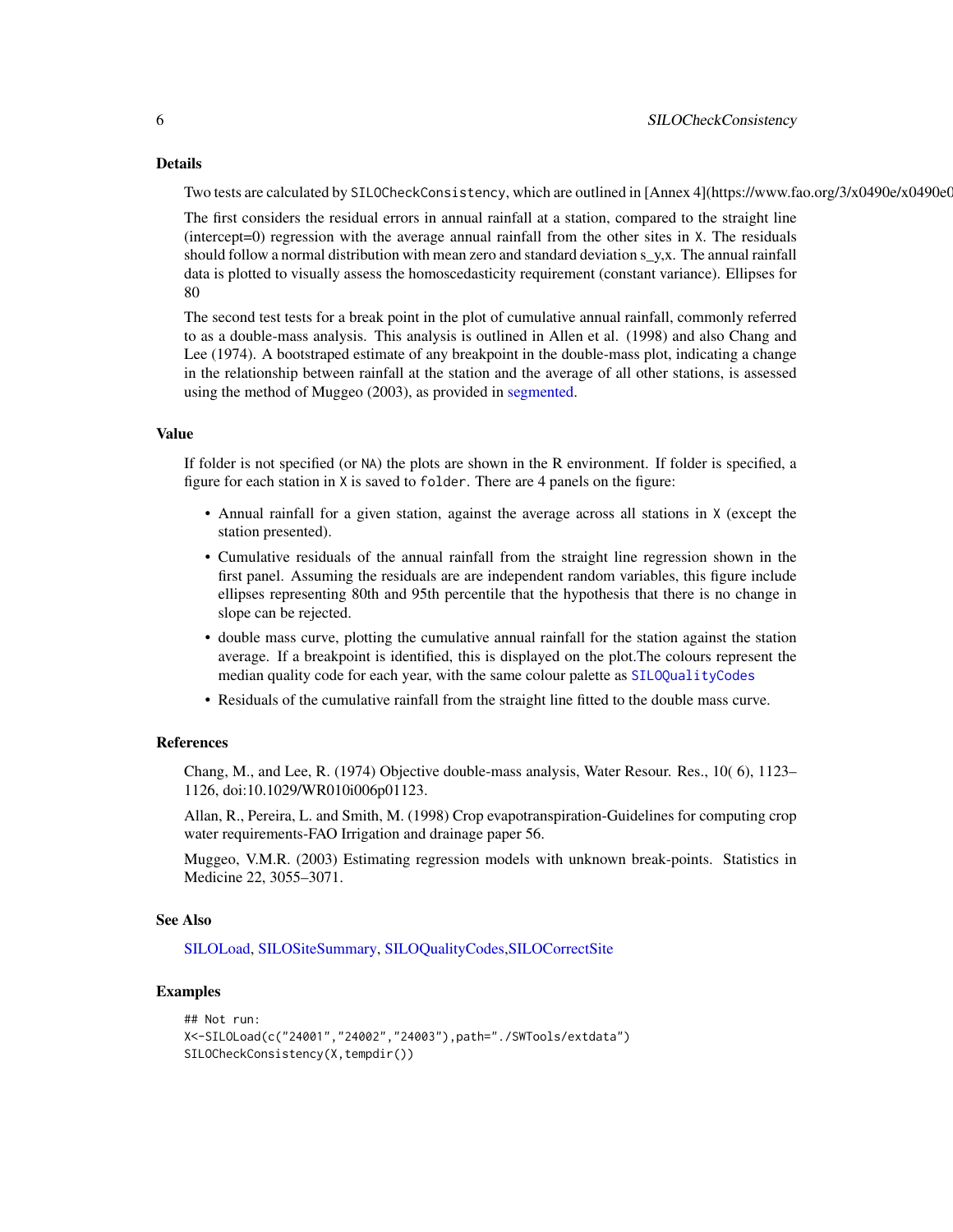<span id="page-6-0"></span>## End(Not run)

<span id="page-6-1"></span>SILOCorrectSite *Correct a slope change in a rainfall data set based on another site*

#### Description

If the break point of a non-homogenous rainfall station has been identified (potentially using [SILOCh](#page-4-1)eck-[Consistency\)](#page-4-1), correct the data on one side of the breakpoint

# Usage

```
SILOCorrectSite(
  X,
  s_correct,
  s_reference,
 year_break,
 year_start = NULL,
 year_end = NULL,
 after = TRUE,
 plot = NA
```

```
\mathcal{L}
```
## Arguments

| Χ           | A list of SILO station data, in the format created by SILOLoad                                                                                                                             |
|-------------|--------------------------------------------------------------------------------------------------------------------------------------------------------------------------------------------|
| s_correct   | Station number that exists in X to correct                                                                                                                                                 |
| s_reference | Station number that exists in X to used for the correction                                                                                                                                 |
| year_break  | year in the time series that the break points exists                                                                                                                                       |
| year_start  | first year of data (before year_break) to to develop the first linear regression<br>between s_correct and s_reference. Defaults to the start of the dataset                                |
| year_end    | last year of data (after year_break) to to develop the second linear regression<br>between s_correct and s_reference. Defaults to the end of the dataset                                   |
| after       | TRUE/FALSE value, indicating if the homogeneous data to develop the rela-<br>tionship to correct the non-homogeneous data is after the breakpoint (TRUE) or<br>before (FALSE).             |
| plot        | if specified, the file (including path if necessary) to save a scatter plot of the<br>annual rainfall totals, including regression equations used to correct the non-<br>homogeneous data. |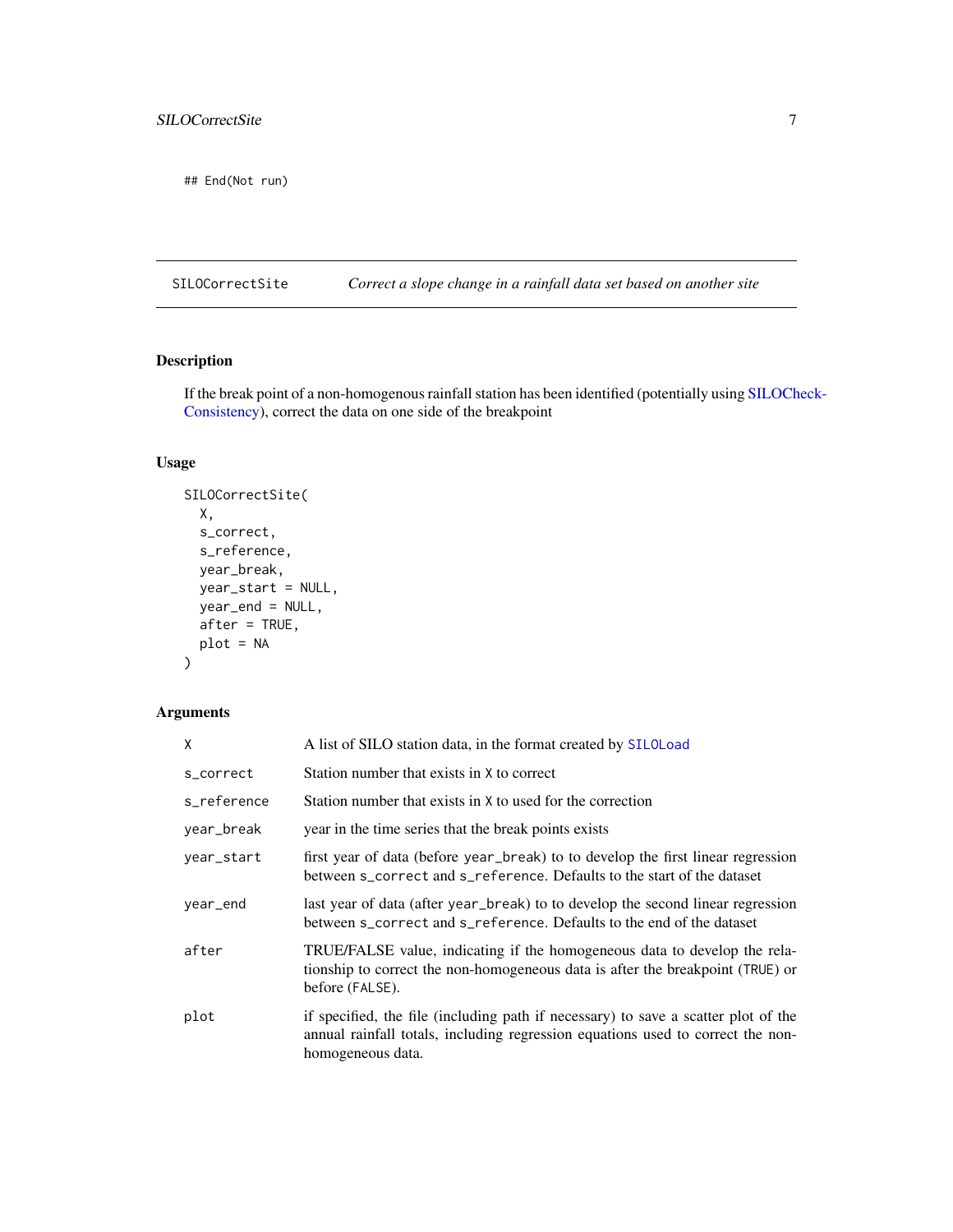#### <span id="page-7-0"></span>Details

The method of cumulative residuals outlined in [Annex 4](https://www.fao.org/3/x0490e/x0490e0l.htm#annex That is, two linear regressions between the annual rainfall totals are calculated P\_s\_correct~P\_s\_reference over the periods year\_start:year\_break and year\_break:year\_end For the period to correct (after the breakpoint if after=TRUE) an annual scaling factor is calculated from the ratio of the predicted rainfall total from the two regression equations, based on the rainfall total for each year at the reference site. This scaling factor is then applied to the daily rainfall data for that year.

#### Value

A list with the same structure as X, with the element for s\_correct updated with the corrections on one side of the breakpoint year.

#### References

Chang, M., and Lee, R. (1974) Objective double-mass analysis, Water Resour. Res., 10( 6), 1123– 1126, doi:10.1029/WR010i006p01123.

#### See Also

[SILOLoad,](#page-11-1) [SILOSiteSummary,](#page-16-1) [SILOQualityCodes,](#page-14-1)[SILOCorrectSite](#page-6-1)

#### Examples

```
## Not run:
stations<-c("23313","23302","23300","23317","23725","23705")
SILODownload(stations)
X<-SILOLoad(stations,startdate="1891-01-01",enddate="2020-12-31")
X<-SILOCorrectSite(X,"23313","23705",1970,after=FALSE)
```
## End(Not run)

SILOCumulativeDeviation

*Plot the cumulative deviation from the mean for each silo station on one plot*

#### Description

Plot the cumulative deviation from the mean for each silo station on one plot

```
SILOCumulativeDeviation(SILO, filename = NULL, cols = pkg.env$cols)
```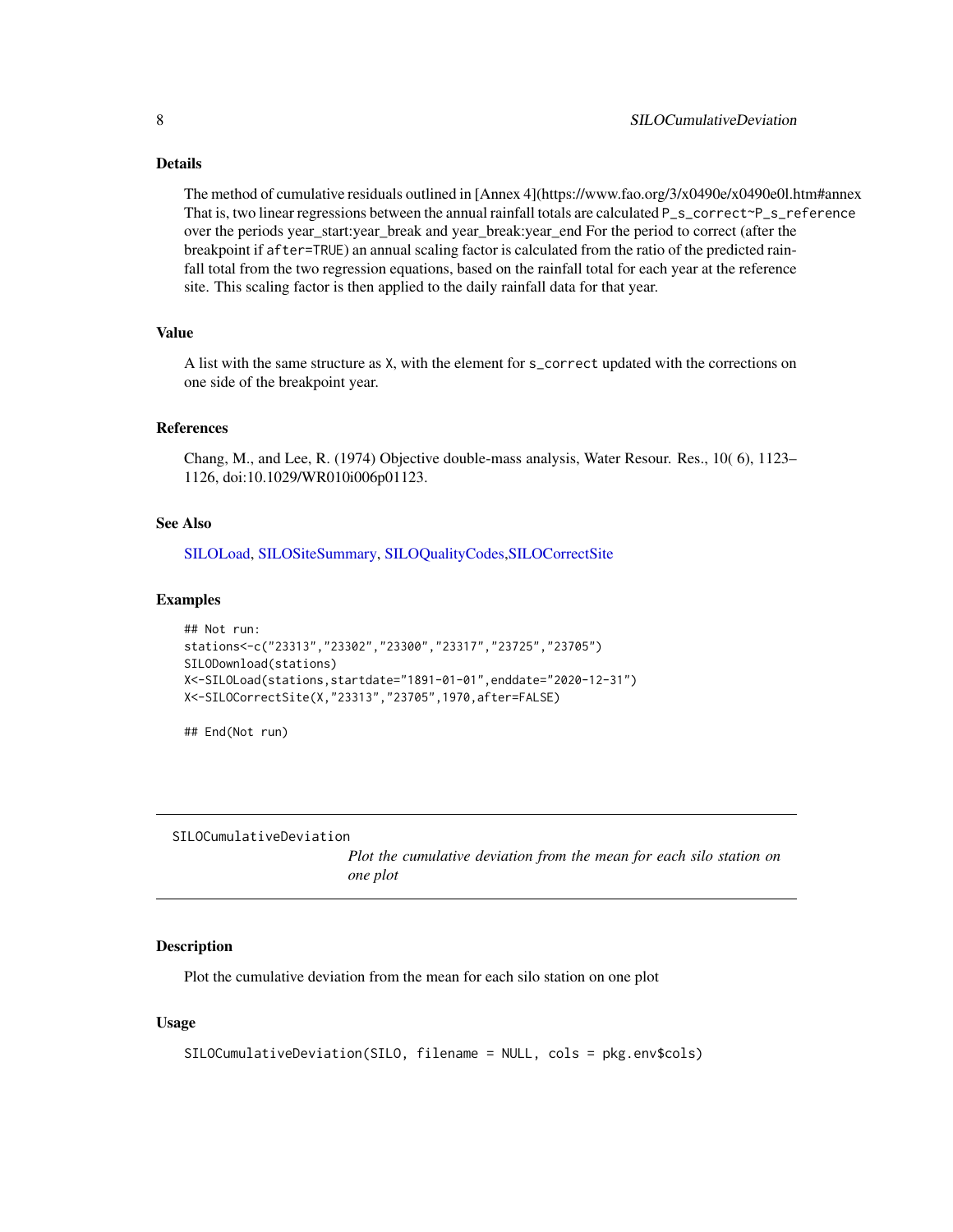#### <span id="page-8-0"></span>SILODoubleMass 9

#### Arguments

| <b>SILO</b> | a list of sites with SILO data, as created by SILOLoad()                                                                    |
|-------------|-----------------------------------------------------------------------------------------------------------------------------|
| filename    | optional, filename to write the plot to, including extension (e.g. .png). Filename<br>can include full path or sub folders. |
| cols        | optional, a vector of colours to use for the plotting                                                                       |

#### Value

a ggplot plot of the cumulative deviation from the mean.

#### Examples

```
## Not run:
X<-SILOLoad(c("24001","24002","24003"),path="./SWTools/extdata")
p<-SILOCumulativeDeviation(X)
## End(Not run)
```
SILODoubleMass *Plot double mass curves of each rainfall site against each other*

## Description

Plot double mass curves of each rainfall site against each other

### Usage

```
SILODoubleMass(SILO, filename = NULL, plotsperpage = 4)
```
#### Arguments

| SILO         | a list of sites with SILO data, as created by SILOLoad()                                                        |
|--------------|-----------------------------------------------------------------------------------------------------------------|
| filename     | optional, filename to write the plot to, including extension. Filename can include<br>full path or sub folders. |
| plotsperpage | optional, number of plots to output per element of the list returned. Defaults to                               |

# Value

a list of ggplot objects that plot of the double mass curves of each station in the SILO list against each other. The double mass plot is on the bottom diagonal, and the slope of the line for each case in the upper diagonal. Each list element contains plotsperpage (default to 4) double mass plots, to allow them to be plotted on multiple pages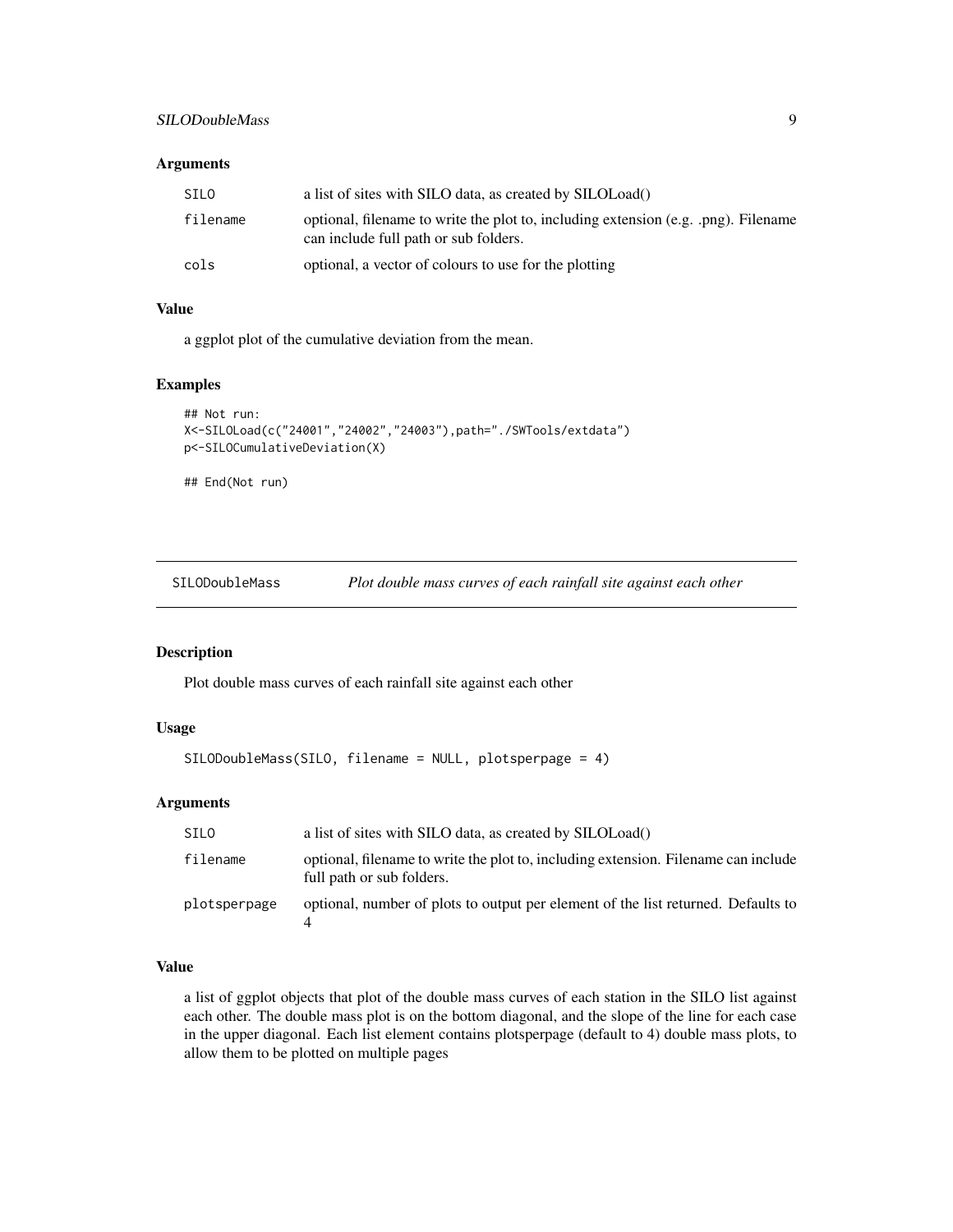# Examples

```
## Not run:
X<-SILOLoad(c("24001","24002","24003"),path="./SWTools/extdata")
p<-SILODoubleMass(X)
## End(Not run)
```
<span id="page-9-1"></span>SILODownload *Download SILO data*

#### Description

Download SILO data

# Usage

```
SILODownload(
 SiteList,
 username = "noemail@net.com",
 password = "gui",
 path = getwd(),
 startdate = "18890101",
 enddate = NULL,
  ssl = FALSE)
```
### Arguments

| SiteList  | A station number or vector of station numbers, as a string (e.g. "24001")                                                 |
|-----------|---------------------------------------------------------------------------------------------------------------------------|
| username  | SILO user name. Defaults to credentials used by https://www.longpaddock.qld.gov.au/silo/point-<br>data/                   |
| password  | SILO password                                                                                                             |
| path      | Where to save the output. Will default to getwd() if not specified                                                        |
| startdate | First day of data, in the format "YYYYMMDD". Will default to the first day of<br>the record "18890101" if not specified   |
| enddate   | Last day of data, in the format "YYYYMMDD". Will default to yesterday if not<br>specified                                 |
| ssl       | if true set ssl_cipher_list to "RC4-SHA" for file download. Seems to be neces-<br>sary on some machines. default to FALSE |

#### Value

A file for each station will be saved to path, named station number.txt. Nothing is returned to the R environment.

<span id="page-9-0"></span>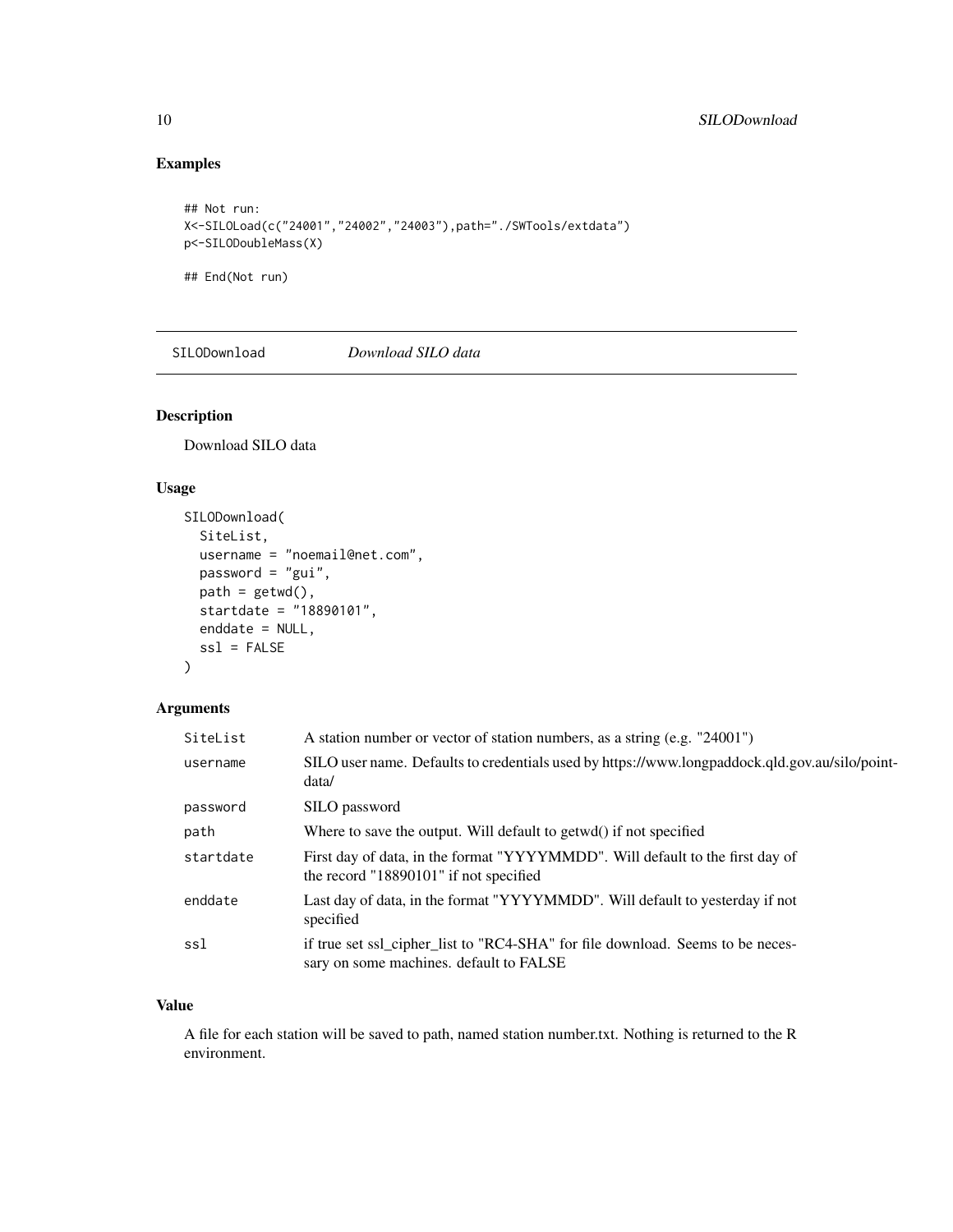## <span id="page-10-0"></span>SILOImport 11

#### Examples

```
## Not run:
SILODownload(c("24001","24002","24003"),
path=tempdir(),
startdate="20180101",enddate="20200101")
```
## End(Not run)

SILOImport *Import a SILO file*

Description

Import a SILO file

#### Usage

SILOImport(station, path, startdate, enddate)

# Arguments

| station   | Station number (e.g. "24001") to import. The function expects the file to be<br>called $"24001.txt"$ .    |
|-----------|-----------------------------------------------------------------------------------------------------------|
| path      | Location where the file is located. Use "/" or "\\" for folders. Defaults to getwd()<br>if not specified. |
| startdate | Start date of data to load, in format "YYYY-MM-DD". Defaults to start of the<br>file if not provided      |
| enddate   | End date of data to load, in format "YYYY-MM-DD". Defaults to end of the<br>file if not provided          |

#### Value

a list of data from the file, with members:

tsd the raw data as a daily zoo object

Site the name of the site

Station the station number

Lon Longitude

Lat Latitude

start the first date with good quality rainfall data

end the last date with good quality rainfall data

goodpct the percentage of good quality coded rainfall data between start and end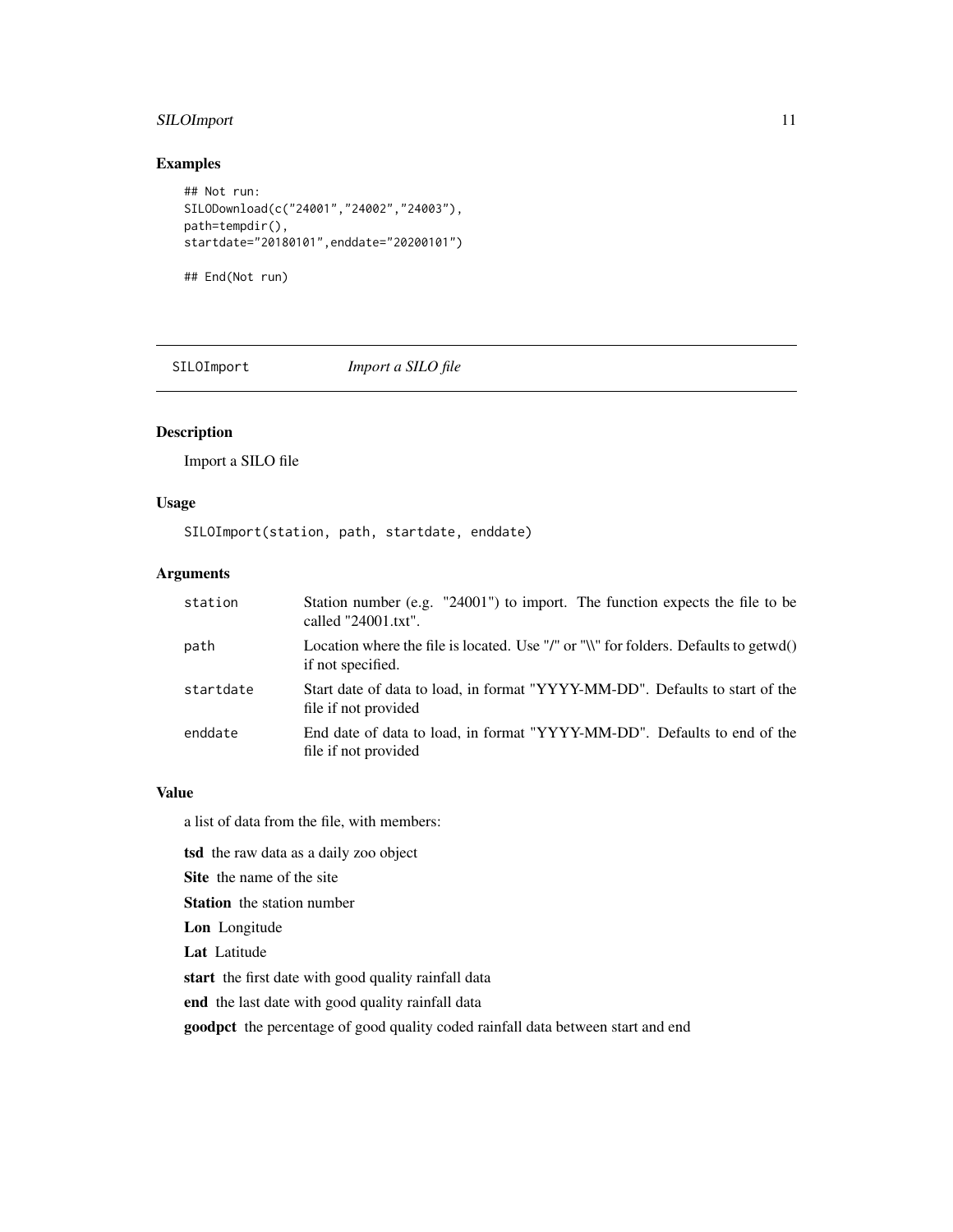<span id="page-11-1"></span><span id="page-11-0"></span>

# Description

Import multiple SILO files

#### Usage

SILOLoad(sites, path = getwd(), startdate, enddate)

#### Arguments

| sites     | a vector of Station numbers (e.g. $c("24001", "24002", "24003"))$ to import. The<br>function expects the file to be called "24001.txt". |
|-----------|-----------------------------------------------------------------------------------------------------------------------------------------|
| path      | Location where the file is located. Use "/" or "\\" for folders. Defaults to getwd()<br>if not specified.                               |
| startdate | Start date of data to load, in format "YYYY-MM-DD". Defaults to start of the<br>file if not provided                                    |
| enddate   | End date of data to load, in format "YYYY-MM-DD". Defaults to end of the<br>file if not provided                                        |

# Value

a list of data from the file, with members:

tsd the raw data as a daily zoo object

Site the name of the site

Station the station number

Lon Longitude

Lat Latitude

start the first date with good quality rainfall data

end the last date with good quality rainfall data

goodpct the percentage of good quality coded rainfall data between start and end

#### Examples

```
## Not run:
X<-SILOLoad(c("24001","24002","24003"),path="./SWTools/extdata")
## End(Not run)
```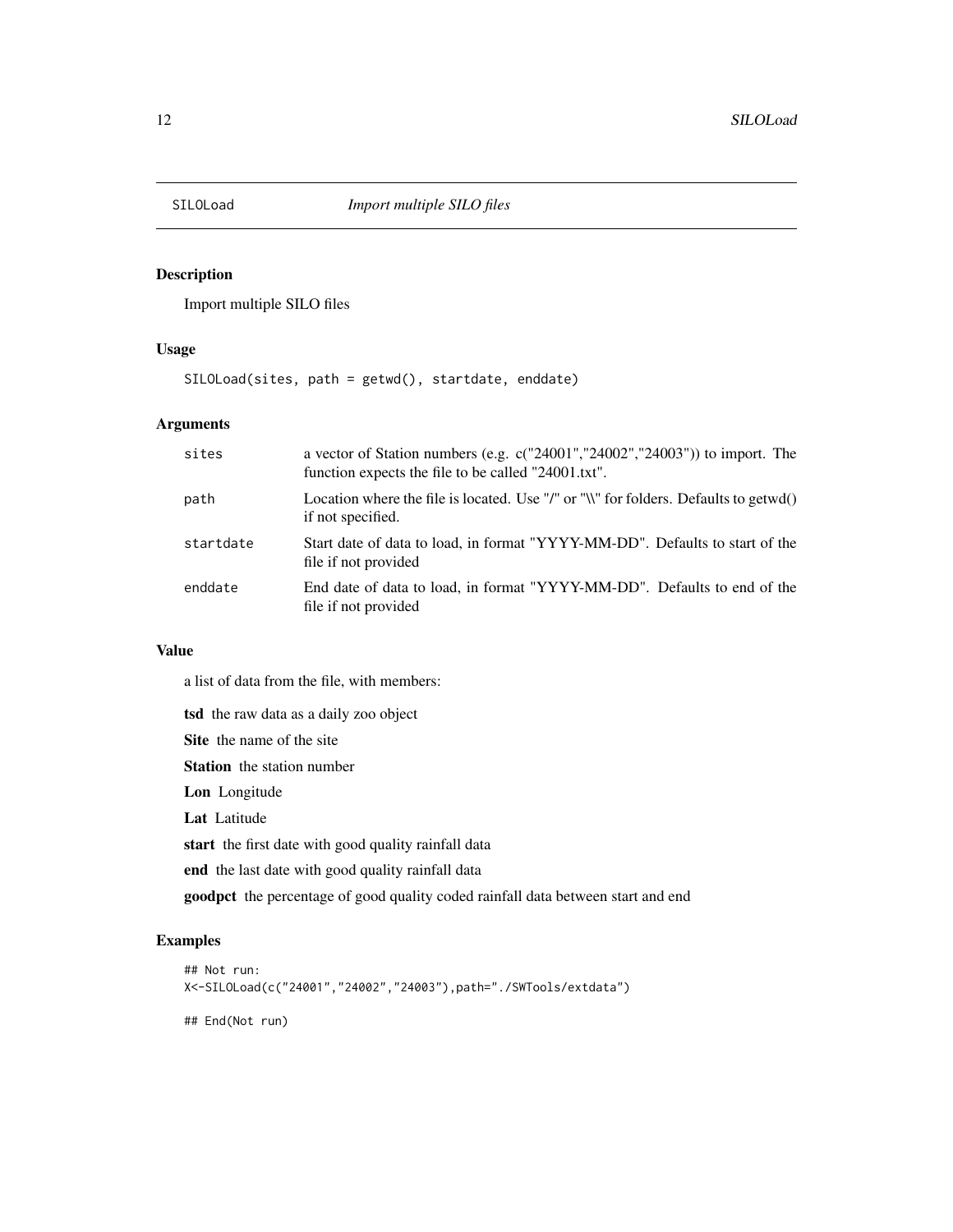<span id="page-12-0"></span>

### Description

Plot a map of the SILO station locations

#### Usage

SILOMap(SILO, filename = NULL)

#### Arguments

| SILO     | a list of sites with SILO data, as created by SILOLoad()                           |
|----------|------------------------------------------------------------------------------------|
| filename | optional, filename to write the plot to, including extension. Filename can include |
|          | full path or sub folders.                                                          |

#### Value

a google map of the SILO station locations

#### Examples

```
## Not run:
X<-SILOLoad(c("24001","24002","24003"),path="./SWTools/extdata")
p<-SILOMap(X)
## End(Not run)
```
SILOMonthlyRainfall *Plot a boxplot of monthly rainfall with mean monthly evaporation*

#### Description

Plot a boxplot of monthly rainfall with mean monthly evaporation

```
SILOMonthlyRainfall(
  SILO,
  evapcol = "Mwet",
  filename = NULL,
  cols = pkg.env$cols
\mathcal{E}
```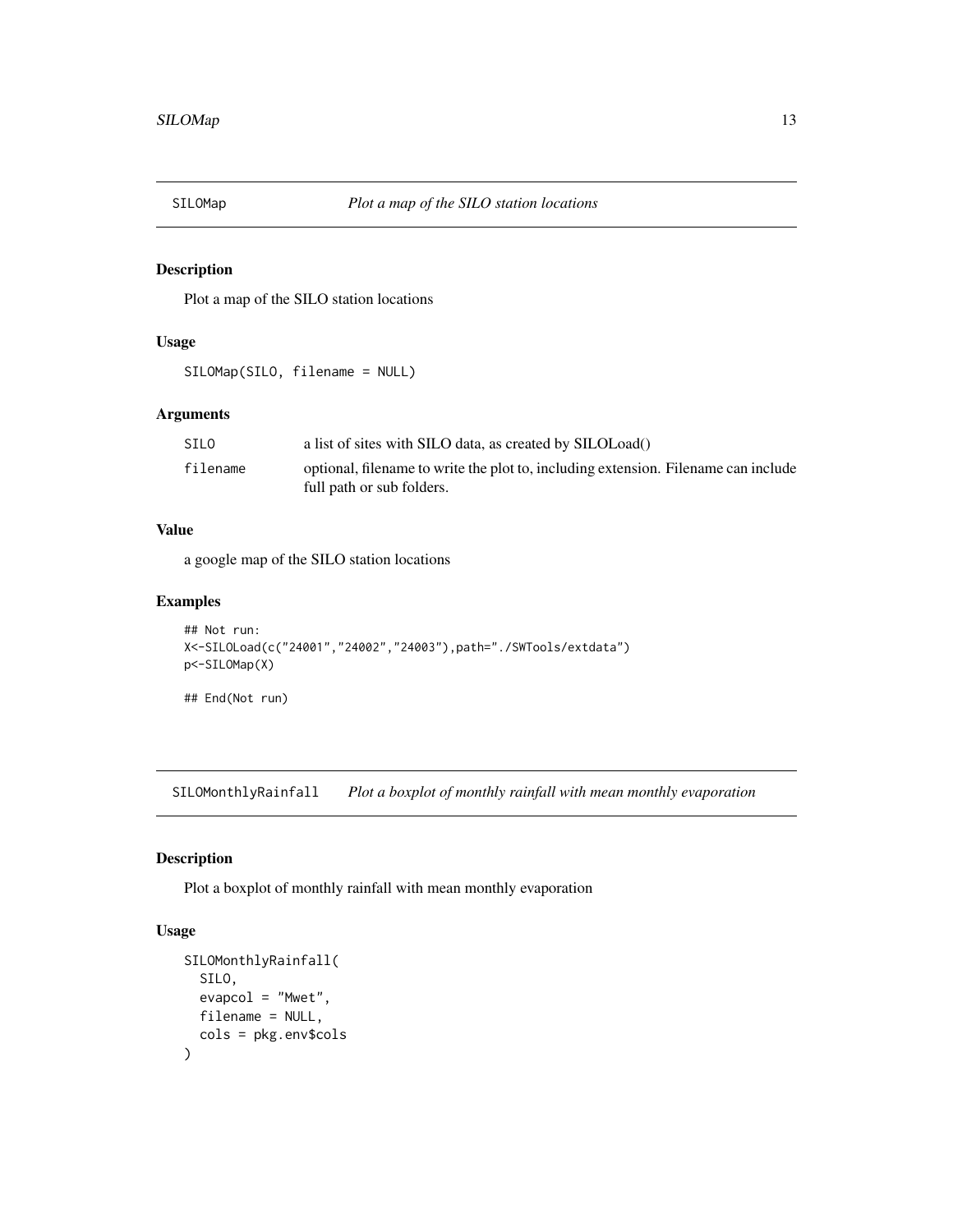## <span id="page-13-0"></span>Arguments

| SILO     | a list of sites with SILO data, as created by SILOLoad()                                                        |
|----------|-----------------------------------------------------------------------------------------------------------------|
| evapcol  | name of an evaporation column to plot, defaults to "MWet".                                                      |
| filename | optional, filename to write the plot to, including extension. Filename can include<br>full path or sub folders. |
| cols     | optional, a vector of colours to use for the plotting                                                           |

#### Value

a ggplot of the monthly rainfall and evaporation.

#### Examples

```
## Not run:
X<-SILOLoad(c("24001","24002","24003"),path="./SWTools/extdata")
p<-SILOMonthlyRainfall(X,"Span",cols=c("black","red","#124734"))
```
## End(Not run)

SILOMortonQualityCodes

*Plot the quality codes of the input data for Morton's Evap calculations*

#### Description

Produces a tile plot displaying the quality codes for variables that are input to the calculation of Morton's evaporation equations, being maximum and minimum temperature, solar radiation and vapor pressure (derived from wet bulb temperature). Evaporation is also plotted, if the site has pan observations.

#### Usage

```
SILOMortonQualityCodes(SILO, filename = NULL)
```
#### Arguments

| SILO     | a list of sites with SILO data, as created by SILOLoad()                           |
|----------|------------------------------------------------------------------------------------|
| filename | optional, filename to write a plot of the rainfall quality codes to, including ex- |
|          | tension (e.g. png). Filename can include full path or sub folders.                 |

#### Value

a ggplot geom\_tile plot of the rainfall quality codes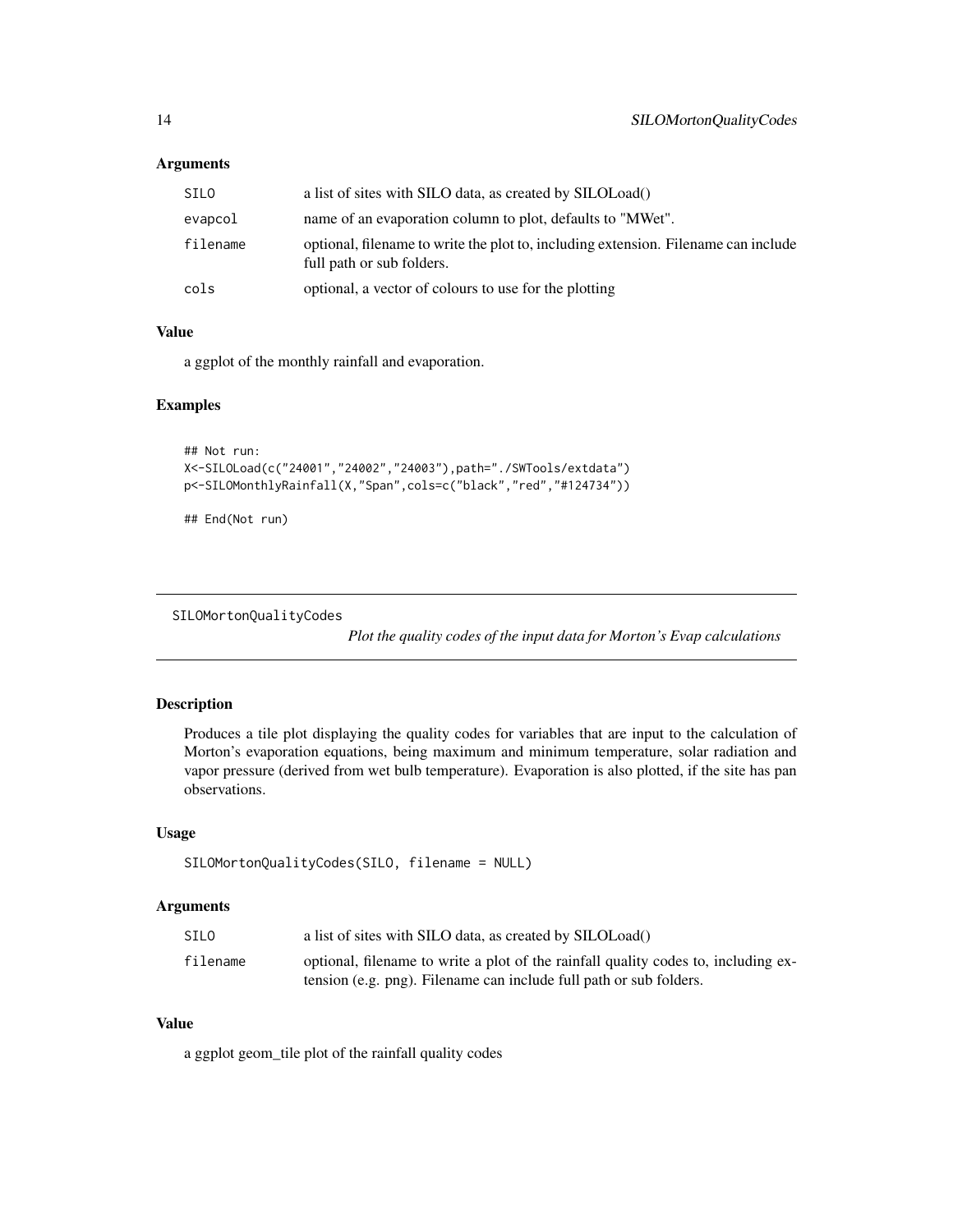#### <span id="page-14-0"></span>SILOQualityCodes 15

# Examples

```
## Not run:
X<-SILOLoad(c("24001","24002","24003"),path="./SWTools/extdata")
p<-SILOMortonQualityCodes(X)
## End(Not run)
```
<span id="page-14-1"></span>SILOQualityCodes *Plot the quality codes of the SILO rainfall data*

# Description

Plot the quality codes of the SILO rainfall data

#### Usage

```
SILOQualityCodes(SILO, filename = NULL)
```
#### Arguments

| SILO     | a list of sites with SILO data, as created by SILOLoad()                                                                                                 |
|----------|----------------------------------------------------------------------------------------------------------------------------------------------------------|
| filename | optional, filename to save a plot of the rainfall quality codes to, including exten-<br>sion (e.g. .png). Filename can include full path or sub folders. |

# Value

a ggplot geom\_tile plot of the rainfall quality codes

# Examples

```
## Not run:
X<-SILOLoad(c("24001","24002","24003"),path="./SWTools/extdata")
p<-SILOQualityCodes(X)
```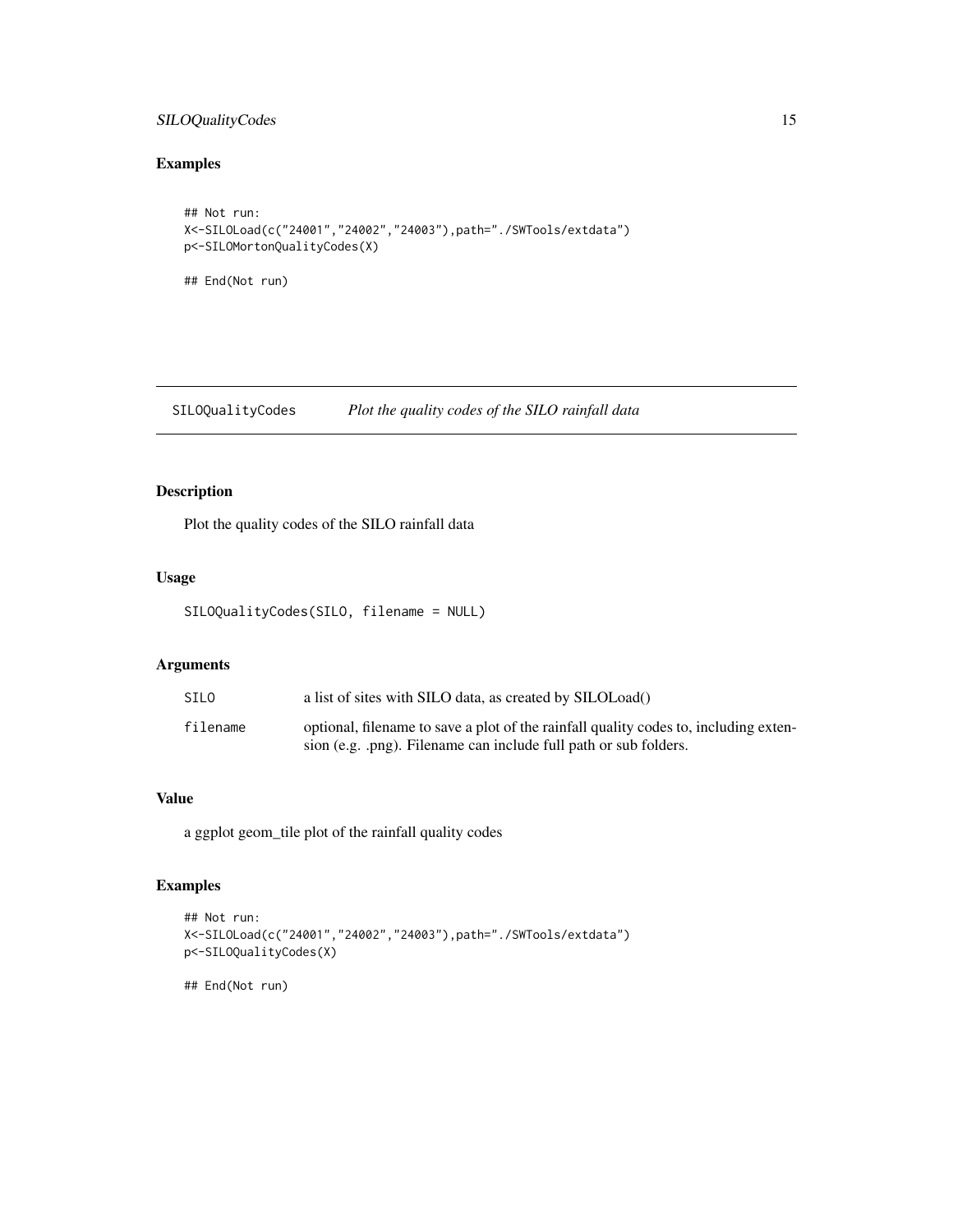<span id="page-15-1"></span><span id="page-15-0"></span>SILOReport *Write SILO data report to word document. The report includes output from SILOSiteSummary(), SILOQualityCodes(), SILOMortonQuality-Codes(). SILOMap(), SILOMonthlyRainfall(), SILOCumulativeDeviation() and SILODoubleMass().*

#### Description

Write SILO data report to word document. The report includes output from SILOSiteSummary(), SILOQualityCodes(), SILOMortonQualityCodes(). SILOMap(), SILOMonthlyRainfall(), SILOCumulativeDeviation() and SILODoubleMass().

#### Usage

SILOReport(SILO, filename, path = getwd(), cols = pkg.env\$cols)

#### Arguments

| SILO     | a list of sites with SILO data, as created by SILOLoad()                                                                                                           |
|----------|--------------------------------------------------------------------------------------------------------------------------------------------------------------------|
| filename | filename to write the report to.                                                                                                                                   |
| path     | Optional. Folder to save the report to, defaults to current working directory                                                                                      |
| cols     | Optional. vector of colours to use for the monthly rainfall and cumulative devi-<br>ation plots. Must be at least as long as the number of sites in the SILO list. |

#### Value

Nothing to the environment. A word document report is written to "filename".

#### Examples

```
## Not run:
X<-SILOLoad(c("24001","24002","24003"),path="./SWTools/extdata")
SILOReport(X,"MyReport.docx") #requires pandoc installed
```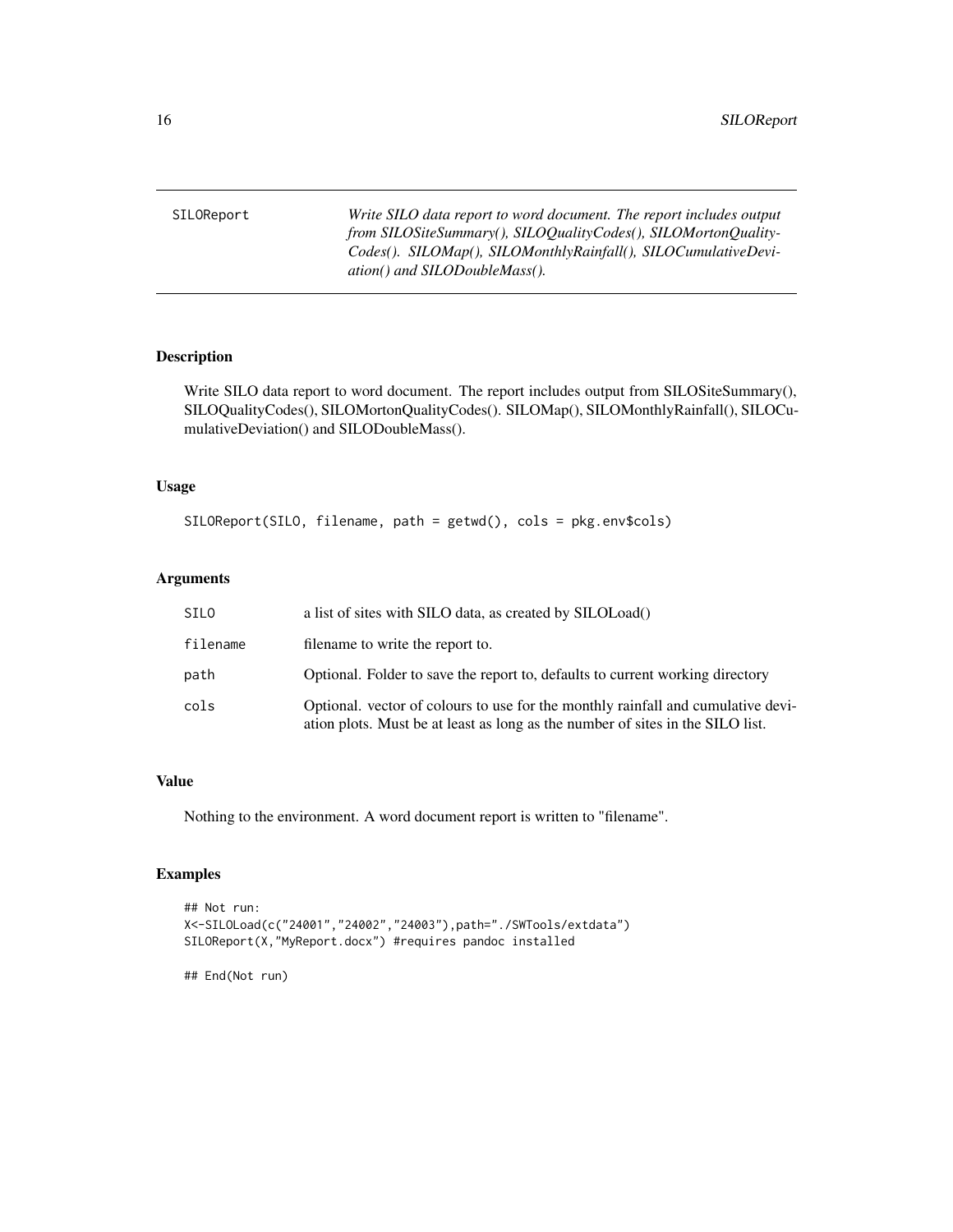<span id="page-16-0"></span>SILOSitesfromPolygon *Find SILO sites within a polygon*

#### Description

Find SILO sites within a polygon

## Usage

```
SILOSitesfromPolygon(shpFile, ssl = FALSE)
```
# Arguments

| shpFile | location to a shapefile to search within for SILO sites                          |
|---------|----------------------------------------------------------------------------------|
| ssl     | See SILODownload, if true if true sets ssl_cipher_list="RC4-SHA" for httr::GET() |

#### Value

a table of site information including site numbers found within the polygon

#### Examples

```
## Not run:
Sites=SILOSitesfromPolygon("path/to/shapefile.shp")
SILODownload(Sites$Number,
path=tempdir(),
startdate="20180101",enddate="20200101")
X<-SILOLoad(Sites$Number,path=tempdir())
```
## End(Not run)

<span id="page-16-1"></span>SILOSiteSummary *Produce a table summarising SILO sites*

#### Description

Produce a table summarising SILO sites

#### Usage

```
SILOSiteSummary(SILO)
```
#### Arguments

SILO a list of sites with SILO data, as created by SILOLoad()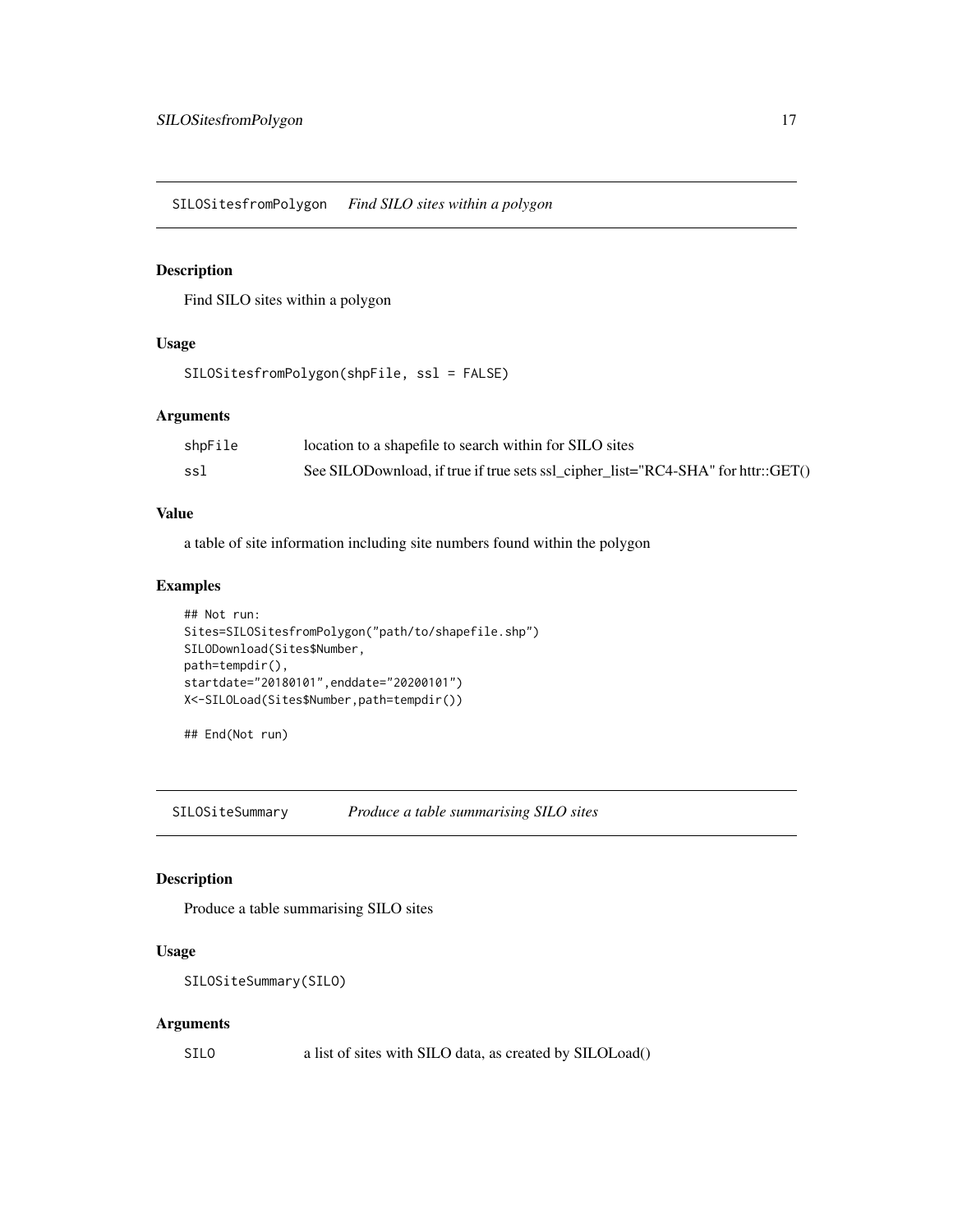# Value

a dataframe with the following columns

Site site name

Station station number

StartDate date of the first good quality rainfall data

EndDate date of the last good quality rainfall data

PctMissing percentage of days that do not have good quality code between StartDate and EndDate

AnnualRainfall Mean annual rainfall in mm

Latitute Latitude

Longitude Longitude

Elevation Elevation

#### Examples

```
## Not run:
X<-SILOLoad(c("24001","24002","24003"),path="./SWTools/extdata")
d<-SILOSiteSummary(X)
## End(Not run)
```

| SILOThiessenShp |  | Function to generate Thiessen polygons from SILO sites |  |  |
|-----------------|--|--------------------------------------------------------|--|--|
|-----------------|--|--------------------------------------------------------|--|--|

## Description

Function to generate Thiessen polygons from SILO sites

#### Usage

```
SILOThiessenShp(SILOdata, path, shpname, boundary = NULL)
```
#### Arguments

| SILOdata | - data loaded from SILO based on site list                                                |
|----------|-------------------------------------------------------------------------------------------|
| path     | - file path to save Thiessen polygon shapefile                                            |
| shpname  | - filename to save ESRI shapefile (no extension)                                          |
| boundary | - optional filename (including path) of a boundary, e.g. catchment boundary, to<br>apply. |

<span id="page-17-0"></span>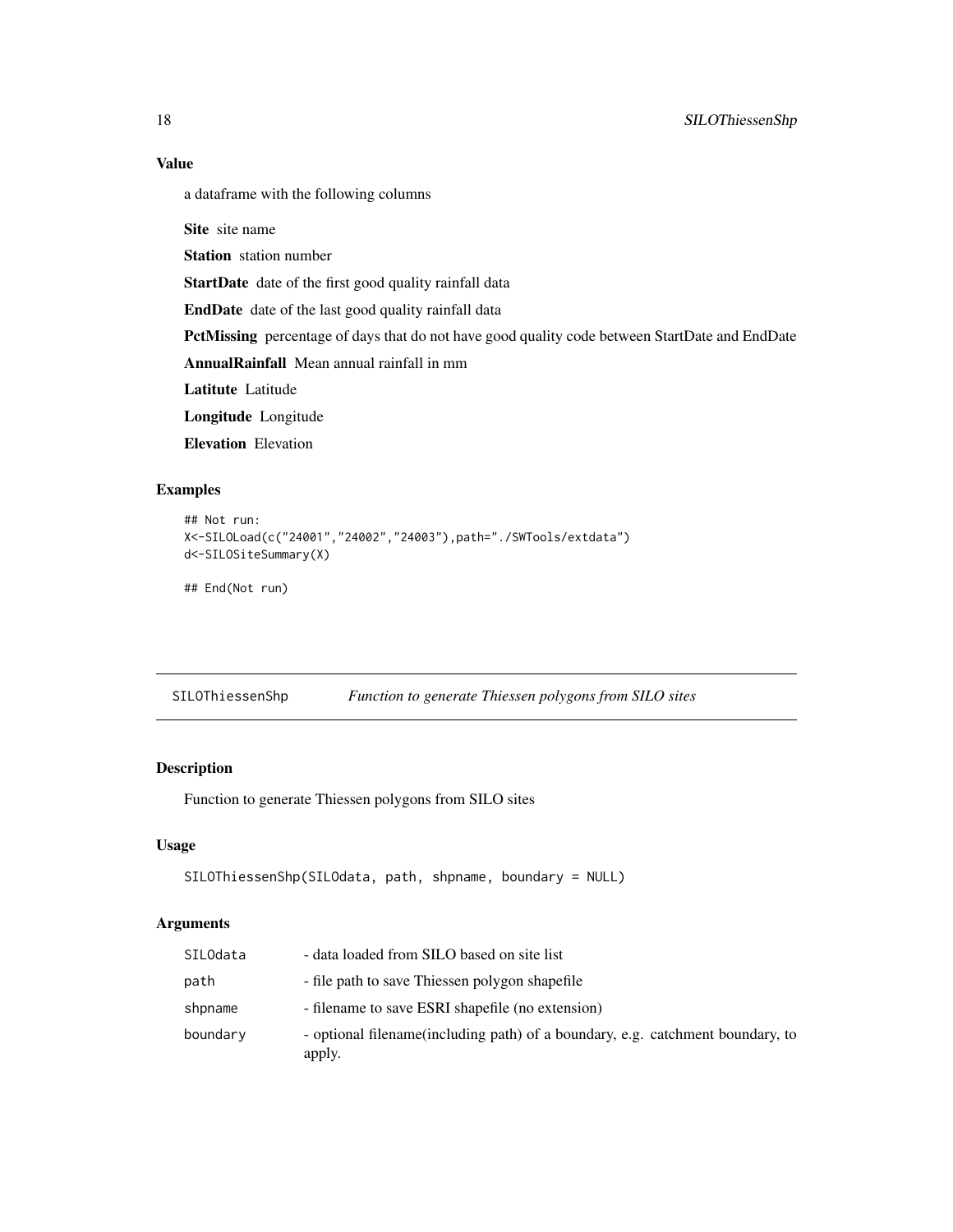#### <span id="page-18-0"></span>SILOWriteforSource 19

# Value

A simple feature geometry (sf::sfc object) of the polgyons created. Shape file saved to path \ shpname

If boundary is specified weights are written to the attribute table of the polygon return, which can be extracted with st\_drop\_geometry(returnedfeature[c("Station","weights")])

# Examples

```
## Not run:
X<-SILOLoad(c("24001","24002","24003"),path="./SWTools/extdata")
p<-SILOThiessenShp(X,tempdir(),"Theissens")
a<-SILOSiteSummary(X)
ggplot(p)+geom_sf(aes(fill=AnnualRainfall))+
geom_point(data=a,aes(Longitude,Latitude))+
geom_text(data=a,aes(Longitude,Latitude,label=Site),nudge_y = 0.02)
```
## End(Not run)

<span id="page-18-1"></span>

| SILOWriteforSource | Write a SILO time series to a csv file in the format expected by eWater |
|--------------------|-------------------------------------------------------------------------|
|                    | Source                                                                  |

#### Description

Write a SILO time series to a csv file in the format expected by eWater Source

# Usage

```
SILOWriteforSource(SILO, col, filename, scalefactor = 1)
```
#### Arguments

| SILO        | a list of sites with SILO data, as created by SILOLoad()                                                                                              |
|-------------|-------------------------------------------------------------------------------------------------------------------------------------------------------|
| col         | Name of a column in a silo file to write out, e.g. Rain                                                                                               |
| filename    | file to write to.                                                                                                                                     |
| scalefactor | factor to scale the data by. Defaults to 1. Useful for Pan evap or rainfall scaling.<br>Could also be a vector, with a value for each station in SILO |

#### Value

Nothing to the R environment. SILO data is written to "filename".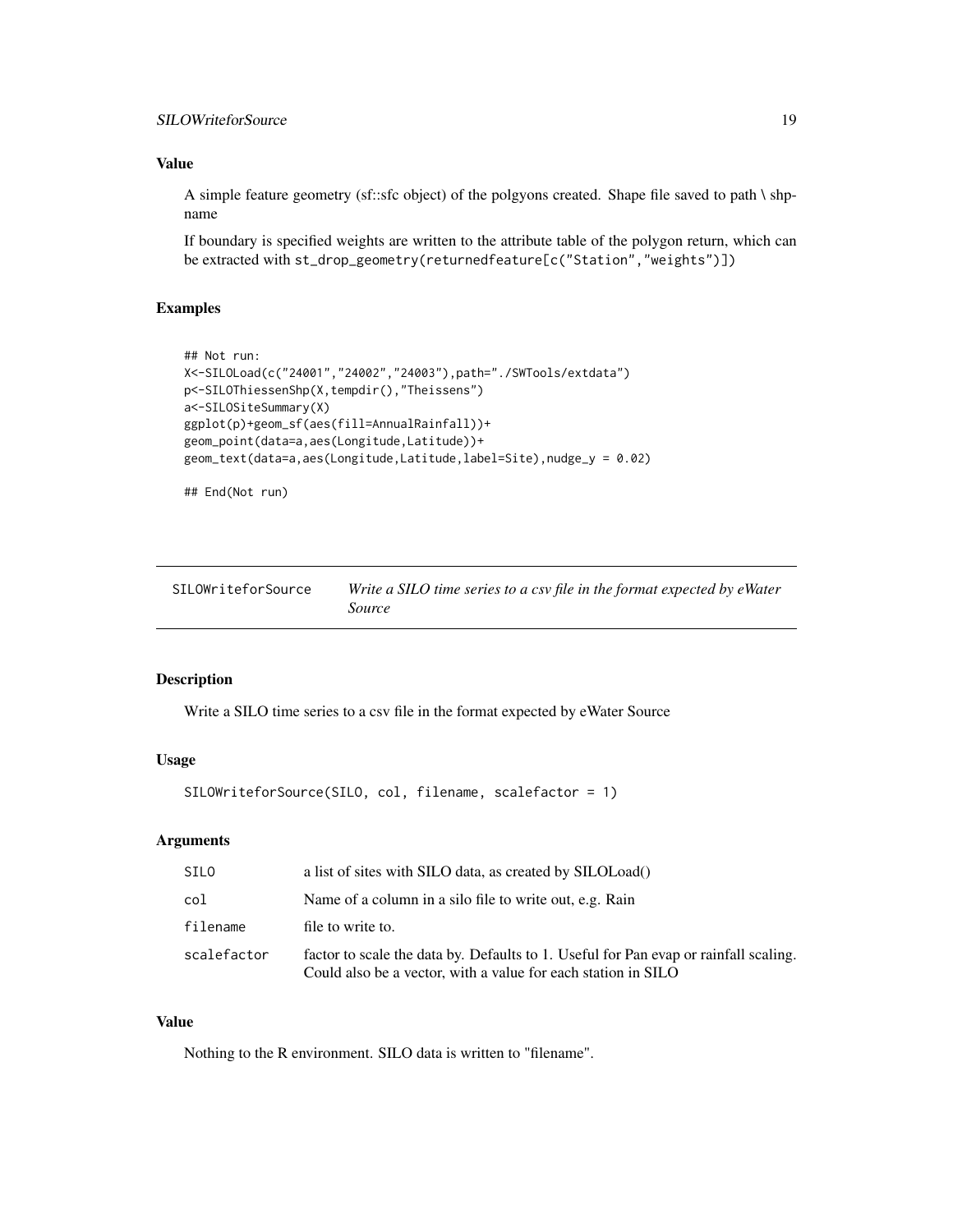#### Examples

```
## Not run:
X<-SILOLoad(c("24001","24002","24003"),path="./SWTools/extdata")
SILOWriteforSource(X,"Rain",tempfile("Rainfall",fileext=".csv"))
```
## End(Not run)

SWTools *SWTools: Helper Tools for Australian Hydrologists*

#### Description

Functions to speed up workflow for hydrological analysis. Focused on Australian climate data (SILO climate data), hydrological models (eWater Source) and South Australian hydrological data (from [Water Data SA\)](https://water.data.sa.gov.au).

#### SILO functions

SILO is a database of Australian climate data from 1889 to the present. It provides daily meteorological datasets for a range of climate variables in ready-to-use formats suitable for biophysical modelling, research and climate applications [SILO Website.](https://www.longpaddock.qld.gov.au/silo/)

These functions allow SILO data to be downloaded from the [SILO Website,](https://www.longpaddock.qld.gov.au/silo/) imported into R, calculate some basic statistics and undertake some quality assurance tests to easily visualise how much data has been interpolated, and to compare nearby sites to identify potential data issues. [SILODownload](#page-9-1),[SILOLoad](#page-11-1) and [SILOReport](#page-15-1) functions allow a vector of SILO sites to be downloaded and summarised in a Microsoft Word report.

#### Source and Veneer functions

[eWater Source](https://ewater.org.au/products/ewater-source/) is the Australia's national hydrological modelling platform, and is increasing in use around the world. Functions are included to write SILO climate data to the format expected for Source [SILOWriteforSource](#page-18-1), and reading in model outputs, [read\\_res.csv](#page-3-1).

[Veneer](https://www.flowmatters.com.au/articles/introducing_veneer.html) is a RESTful API for interacting with Source models. Functions are included that are wrappers for Veneer, to build URLs to get or set data in the Source model, and process the json object returned.

#### Aquarius functions

South Australia's hydrological data is hosted on [Water Data SA.](https://water.data.sa.gov.au) The [Export link](https://water.data.sa.gov.au/Data/Export) creates URLs that enable multiple datasets to be downloaded. [AQWPDownload](#page-1-1) builds these URLs to download data in json format, and [AQWPLoad](#page-3-2) loads this json file into the R interface.

<span id="page-19-0"></span>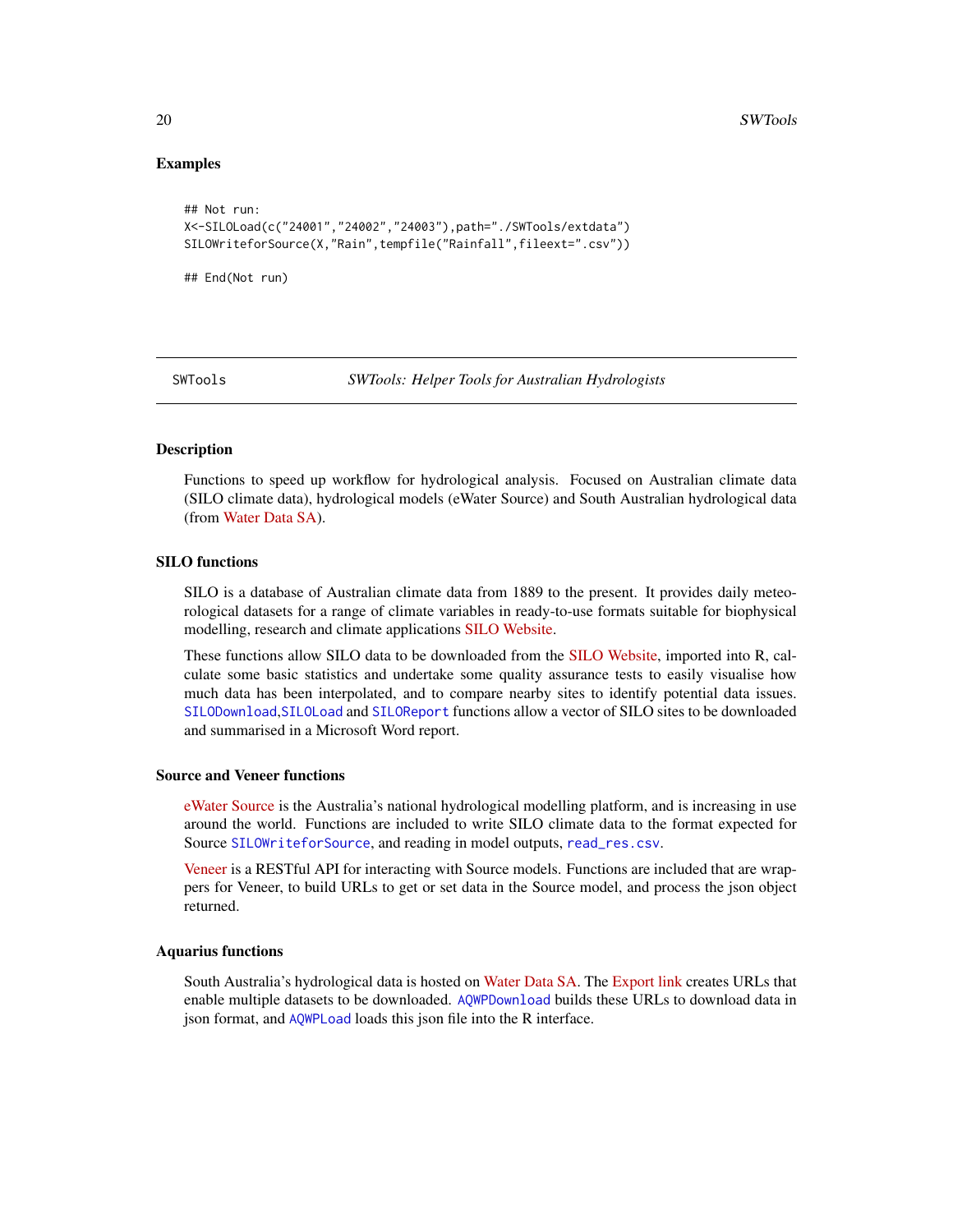<span id="page-20-0"></span>VeneerGetInputSets *Get vector of InputSets*

#### Description

Get vector of InputSets

#### Usage

VeneerGetInputSets(baseURL = "http://localhost:9876")

#### Arguments

baseURL URL of the Veneer server. Defaults to the veneer default.

#### Value

vector containing info on Input Sets in the model

#### Examples

## Not run: VeneerGetInputSets()

## End(Not run)

VeneerGetNodesbyType *Get a vector of node names for a given type*

## Description

Get a vector of node names for a given type

#### Usage

```
VeneerGetNodesbyType(NodeType, baseURL = "http://localhost:9876")
```
#### Arguments

| NodeType | The node to return the names of. The icon in /network is searched for this name |
|----------|---------------------------------------------------------------------------------|
| baseURL  | URL of the Veneer server. Defaults to the veneer default.                       |

#### Value

vector of node names matching the specified node type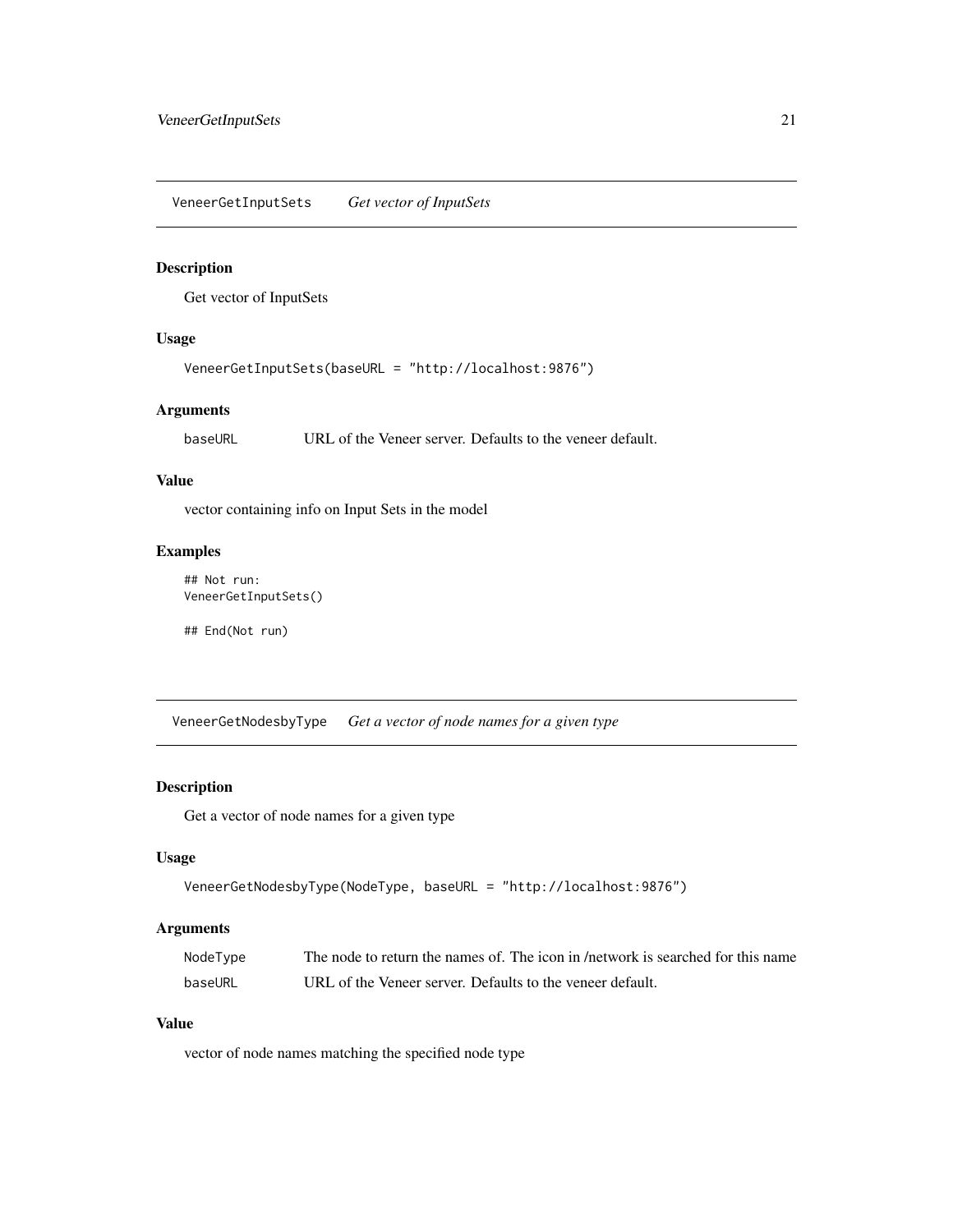# Examples

```
## Not run:
VeneerGetNodesbyType("Weir")
```
## End(Not run)

VeneerGetPiecewise *Get data from a Source piecewise table using Veneer*

# Description

Get data from a Source piecewise table using Veneer

#### Usage

```
VeneerGetPiecewise(pw_table, baseURL = "http://localhost:9876")
```
# Arguments

| pw_table | The name of the piecewise linear variable, without the \$ |
|----------|-----------------------------------------------------------|
| baseURL  | URL of the Veneer server. Defaults to the veneer default. |

#### Value

a matrix with the data from the piecewise table.

#### Examples

```
## Not run:
VeneerGetPiecewise(data,"pw_table")
```
<span id="page-21-0"></span>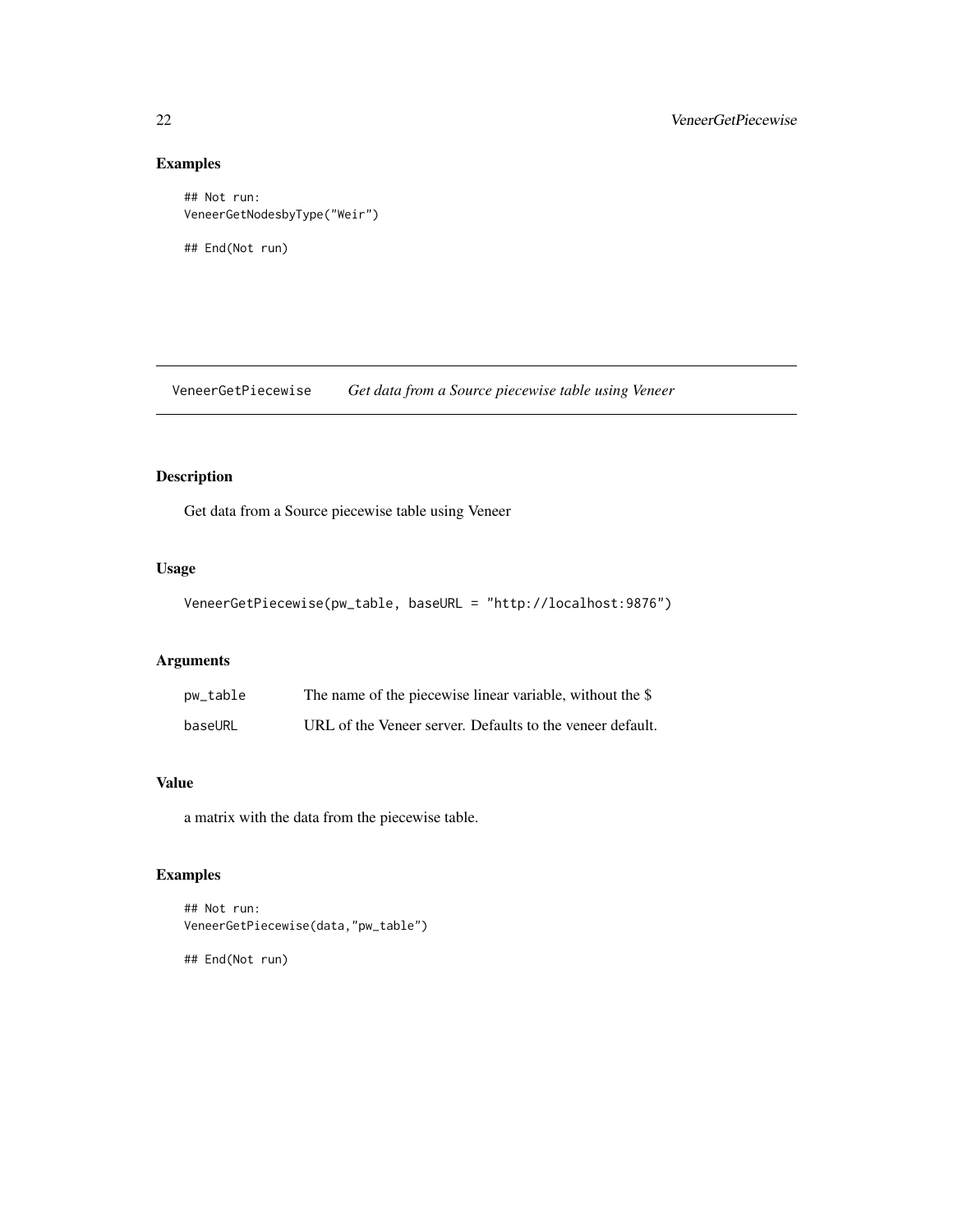<span id="page-22-0"></span>

#### Description

Get a time series result from Source using Veneer

#### Usage

VeneerGetTS(TSURL, baseURL = "http://localhost:9876")

#### Arguments

| TSURL,  | the URL of the time series to retrieve                    |
|---------|-----------------------------------------------------------|
| baseURL | URL of the Veneer server. Defaults to the veneer default. |

#### Value

a zoo time series of the data

The URL of the time series must be specified, by interrogation using a browser or other analysis. By default Source returns SI units. Some conversion is undertaken: \* Flow converted to ML/d \* Volume converted to ML \* Area converted to ha

Spaces are OK, like in the example below (dont need to insert

#### Examples

```
## Not run:
VeneerGetTS("/runs/latest/location/EndofSystem/element/Downstream Flow/variable/Flow")
```
## End(Not run)

VeneerGetTSbyNode *Get all time series recorded in Source for a given node*

#### Description

Get all time series recorded in Source for a given node

```
VeneerGetTSbyNode(Node, run = "latest", baseURL = "http://localhost:9876")
```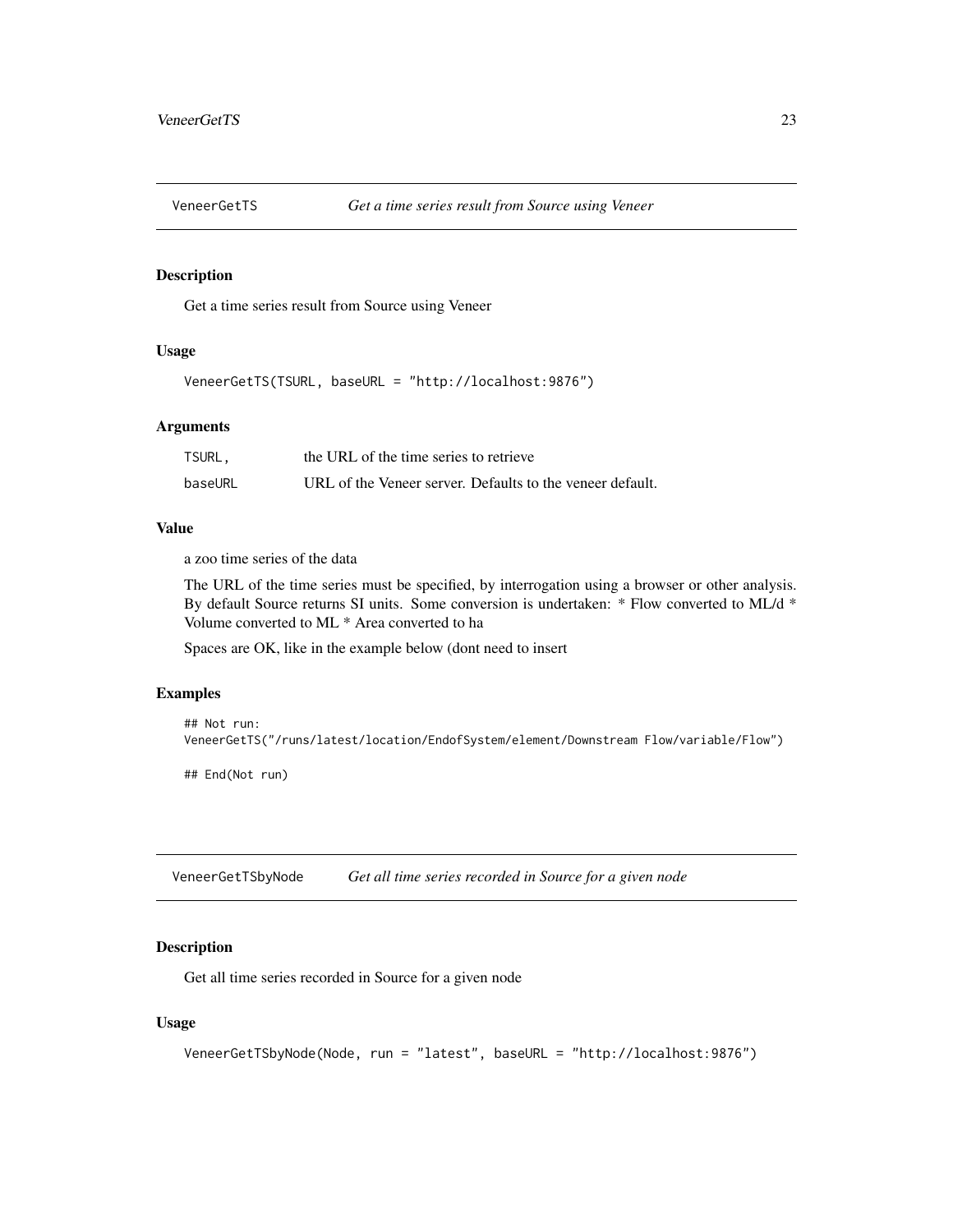#### <span id="page-23-0"></span>Arguments

| Node    | Name of node to retrieve Time Series for                  |
|---------|-----------------------------------------------------------|
| run     | Which run to retrieve from. Defaults to the latest        |
| baseURL | URL of the Veneer server. Defaults to the veneer default. |

# Value

a zoo time series, with each variable as a column

#### Examples

```
## Not run:
VeneerGetTSbyNode("Storage 1")
## End(Not run)
```
VeneerGetTSbyVariable *Get all time series recorded in Source of a given variable type*

# Description

Get all time series recorded in Source of a given variable type

#### Usage

```
VeneerGetTSbyVariable(
  variable = "Flow",
  run = "latest",
  baseURL = "http://localhost:9876"
\mathcal{L}
```
#### Arguments

| variable | Which variable to retrieve. Defaults to Flow.             |
|----------|-----------------------------------------------------------|
| run      | Which run to retrieve from. Defaults to the latest        |
| baseURL  | URL of the Veneer server. Defaults to the veneer default. |

#### Value

a zoo time series, with each output as a column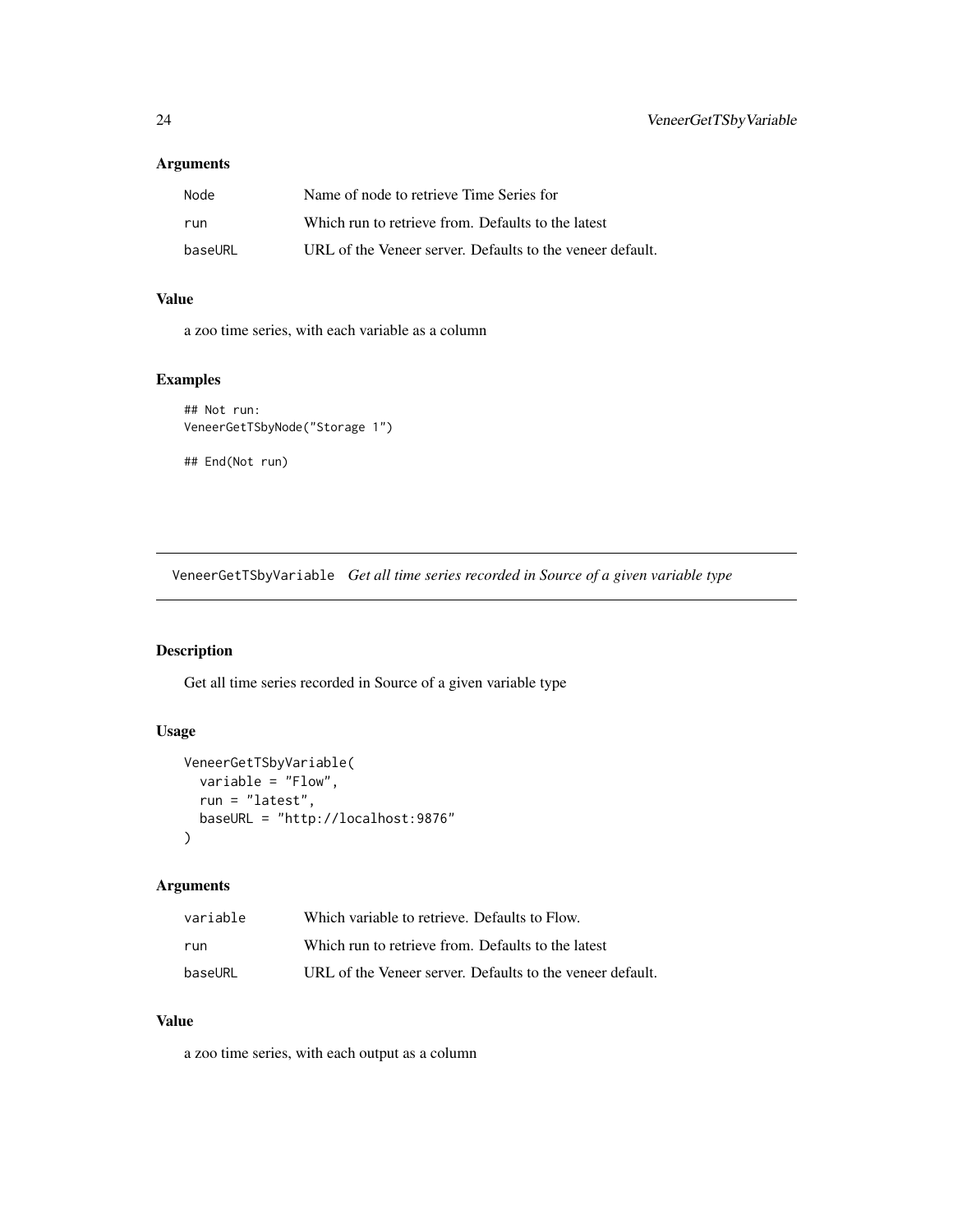#### <span id="page-24-0"></span>VeneerGetTSVariables 25

# Examples

```
## Not run:
VeneerGetTSbyVariable() #returns all flow outputs recorded in the latest run
VeneerGetTSbyVariable("Water Surface Elevation",1)
```
## End(Not run)

VeneerGetTSVariables *Get a vector of the type of time series variables recorded*

# Description

Get a vector of the type of time series variables recorded

#### Usage

```
VeneerGetTSVariables(run = "latest", baseURL = "http://localhost:9876")
```
# Arguments

| run     | Which run to retrieve from. Defaults to the latest        |
|---------|-----------------------------------------------------------|
| baseURL | URL of the Veneer server. Defaults to the veneer default. |

# Value

a vector of variable types (e.g. Downstream flow, Downstream Flow Concentration, water surface elevation)

#### Examples

```
## Not run:
VeneerGetTSVariables()
```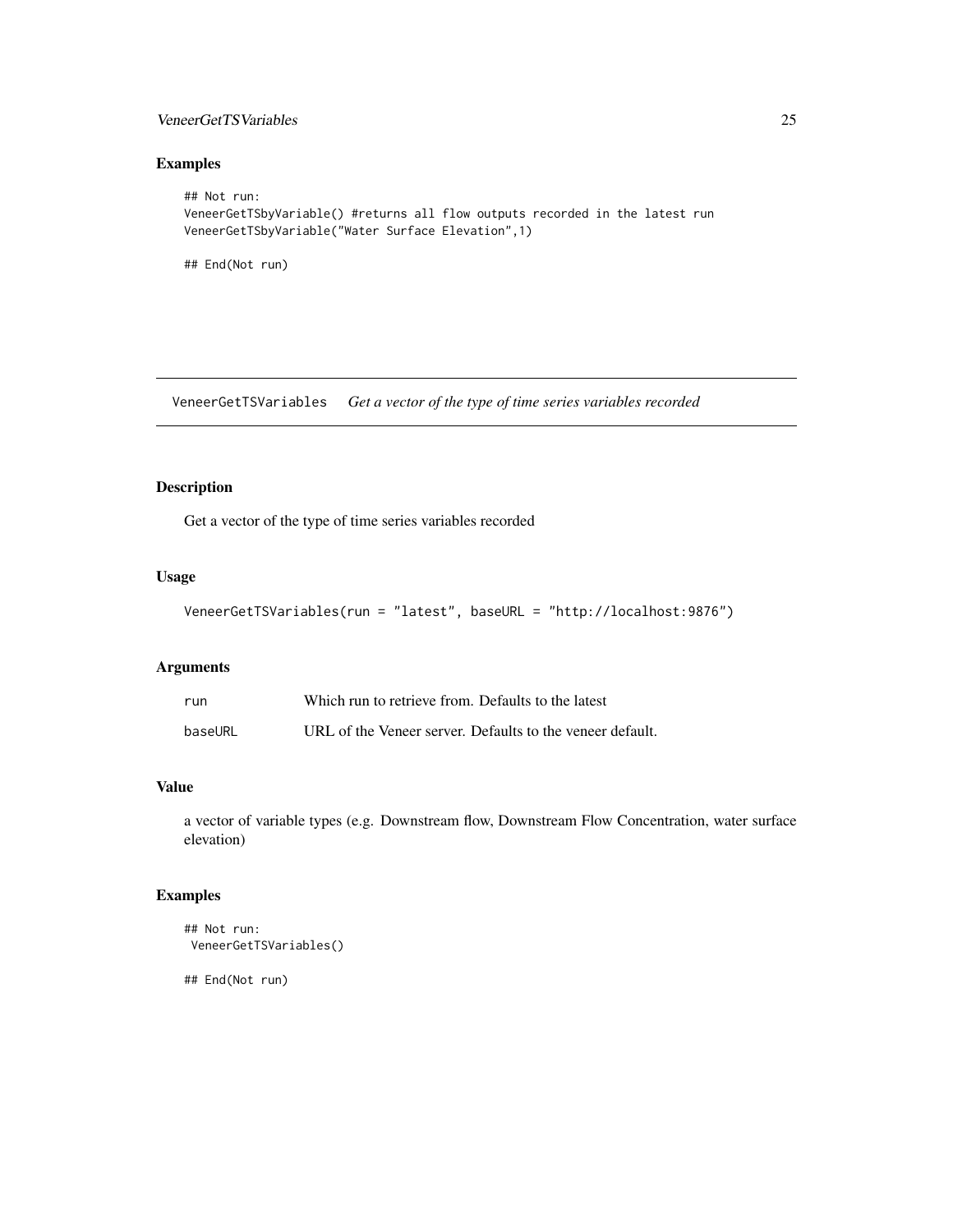<span id="page-25-0"></span>VeneerlatestRunNumber *Get the number of the latest run*

#### Description

Get the number of the latest run

#### Usage

```
VeneerlatestRunNumber(baseURL = "http://localhost:9876")
```
#### Arguments

baseURL URL of the Veneer server. Defaults to the veneer default.

#### Value

integer of the latest run number

# Examples

## Not run: VeneerlatestRunNumber()

## End(Not run)

VeneerRunSource *Run Source using Veneer*

#### Description

Run Source using Veneer

```
VeneerRunSource(
  StartDate = NULL,
  EndDate = NULL,
  InputSet = NULL,
  baseURL = "http://localhost:9876"
\mathcal{L}
```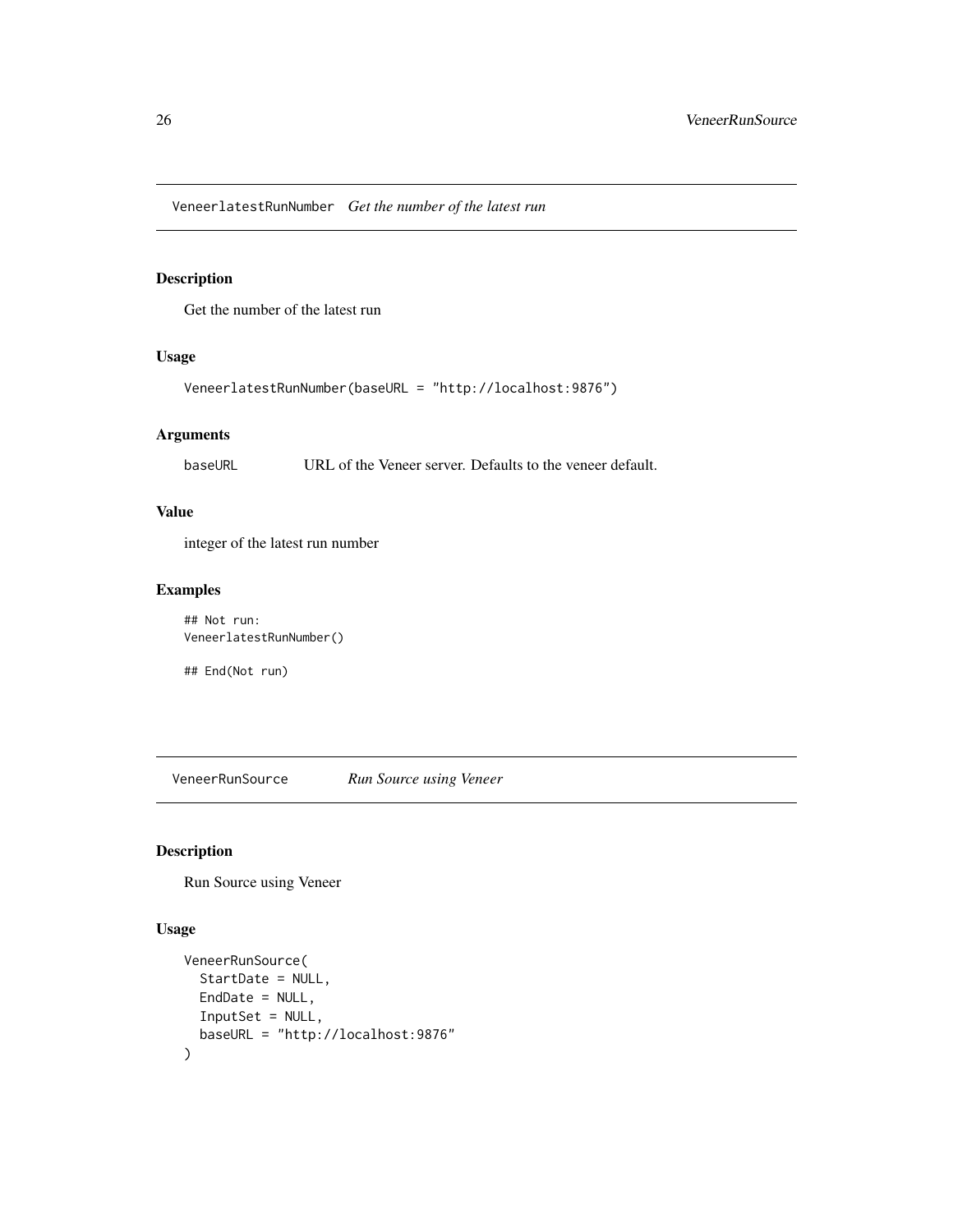#### <span id="page-26-0"></span>VeneerSetFunction 27

#### Arguments

| StartDate | Optional. Start date for simulation. Must be dd/mm/yyyy   |
|-----------|-----------------------------------------------------------|
| EndDate   | Optional. End date for simulation. Must be dd/mm/yyyy     |
| InputSet  | Optional. Input set to use                                |
| baseURL   | URL of the Veneer server. Defaults to the veneer default. |

#### Value

Nothing to the R environment.

If not set, the configuration parameters (StartDate, EndDate, InputSet), was is specified in the Source configuration in the GUI will be used.

The console will show any errors returned by Veneer.

#### Examples

```
## Not run:
VeneerRunSource()
VeneerRunSource("01/07/2017","01/02/2018","NoDams")
```
## End(Not run)

| VeneerSetFunction | Update a function value or expression. Function must exist before |  |
|-------------------|-------------------------------------------------------------------|--|
|                   | being updated.                                                    |  |

#### Description

Update a function value or expression. Function must exist before being updated.

#### Usage

```
VeneerSetFunction(Name, Expression, baseURL = "http://localhost:9876")
```
#### Arguments

| Name       | Name of the function without the "\$", e.g. f_ScaleFactor |
|------------|-----------------------------------------------------------|
| Expression | Expression to change it to, e.g. 1.2                      |
| baseURL    | URL of the Veneer server. Defaults to the veneer default. |

#### Value

Nothing to the R environment.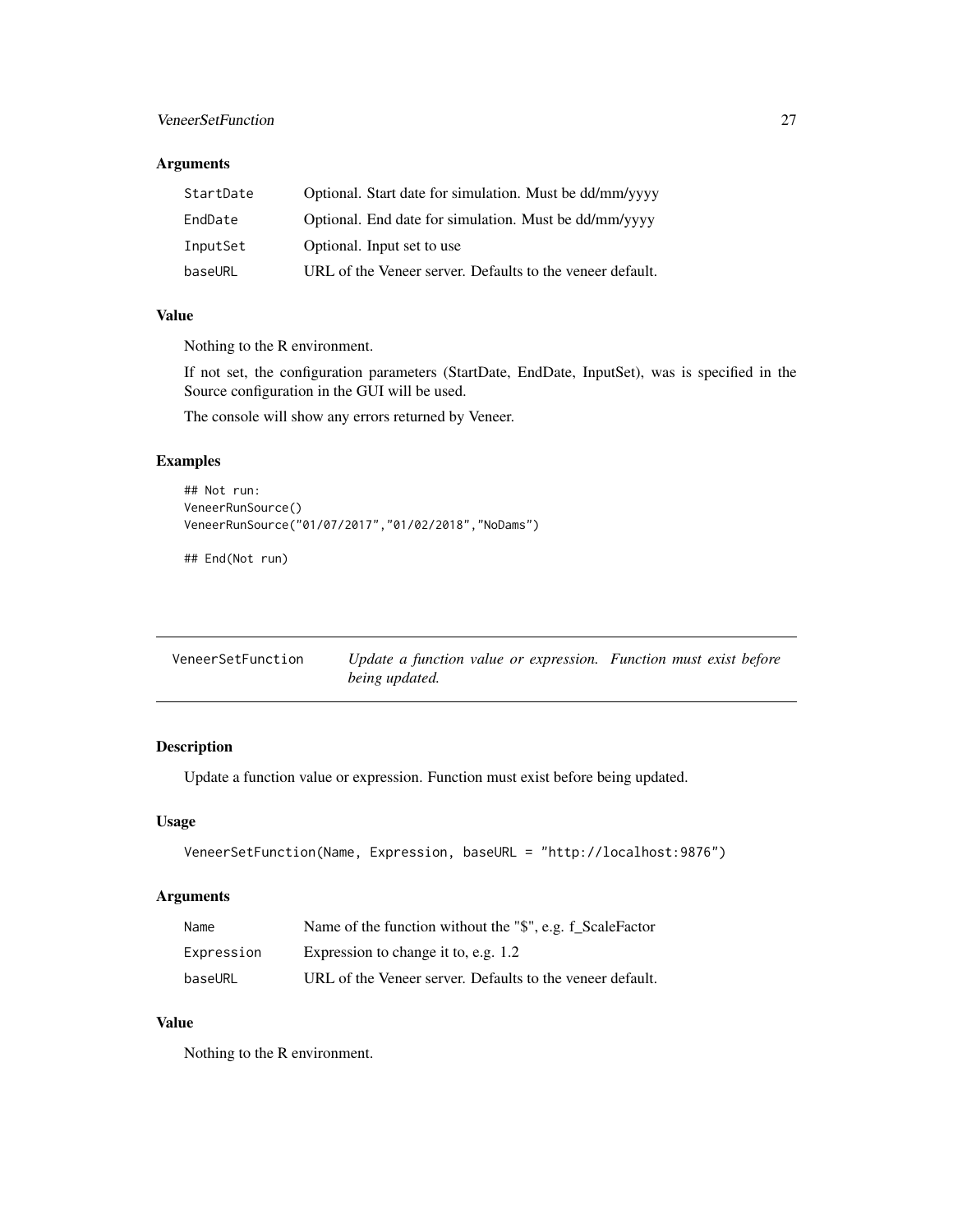# Examples

```
## Not run:
VeneerSetFunction("f_ScaleFactor",1.2)
VeneerSetFunction("f_TargetLevel","if($m_Flow<1000,3.2,3.5)")
## End(Not run)
```
VeneerSetPiecewise *Change a Source piecewise table using Veneer*

### Description

Change a Source piecewise table using Veneer

# Usage

```
VeneerSetPiecewise(data, pw_table, baseURL = "http://localhost:9876")
```
# Arguments

| data     | A 2 column data frame or matrix with the data to load into the piecewise table. |
|----------|---------------------------------------------------------------------------------|
| pw_table | The name of the piecewise linear variable, without the "\$".                    |
| baseURL  | URL of the Veneer server. Defaults to the veneer default.                       |

# Value

Nothing to the R environment.

#### Examples

```
## Not run:
data<-data.frame(X=seq(1,5),Y=seq(1,5))
VeneerSetPiecewise(data,"pw_table")
```
<span id="page-27-0"></span>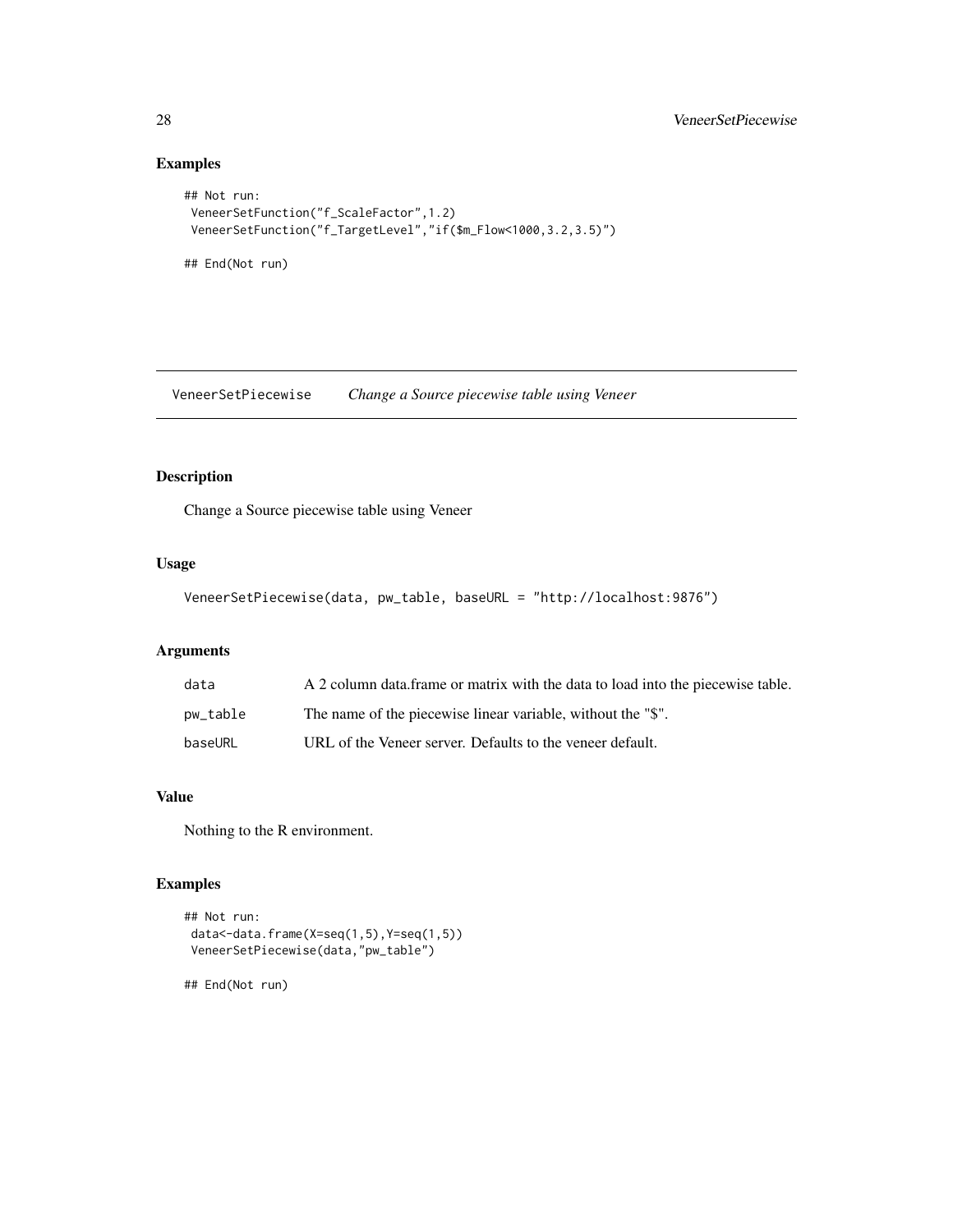<span id="page-28-0"></span>

#### Description

Write an input set line for a piecewise lookup table from a csv file

#### Usage

```
WritepwtoIS(folder, csvfiles, outputfile)
```
#### Arguments

| folder     | Folder for where are the csy files with the lookup tables                                                                                                                                                                                                                                            |
|------------|------------------------------------------------------------------------------------------------------------------------------------------------------------------------------------------------------------------------------------------------------------------------------------------------------|
| csyfiles   | vector of files to turn into an input set line. File name should be the name of the<br>pw table in Source, including the folder name if necessary, separated by "." (see<br>example). The first row in the file should be column names, the same as used in<br>Source, <i>i.e.</i> XValue and YValue |
| outputfile | text file to save the lines to                                                                                                                                                                                                                                                                       |

#### Value

Nothing to the R environment. Input set lines are written to "outputfile".

#### Examples

```
## Not run:
folder<-"C:/Source/tables"
csvfiles<-c("LowerLakesOps.pw_LakeTarget.csv","Operations.pw_NA_Lock5_16p8.csv")
outputfile<-"inputset.txt"
WritepwtoIS(folder,csvfiles,outputfile)
```